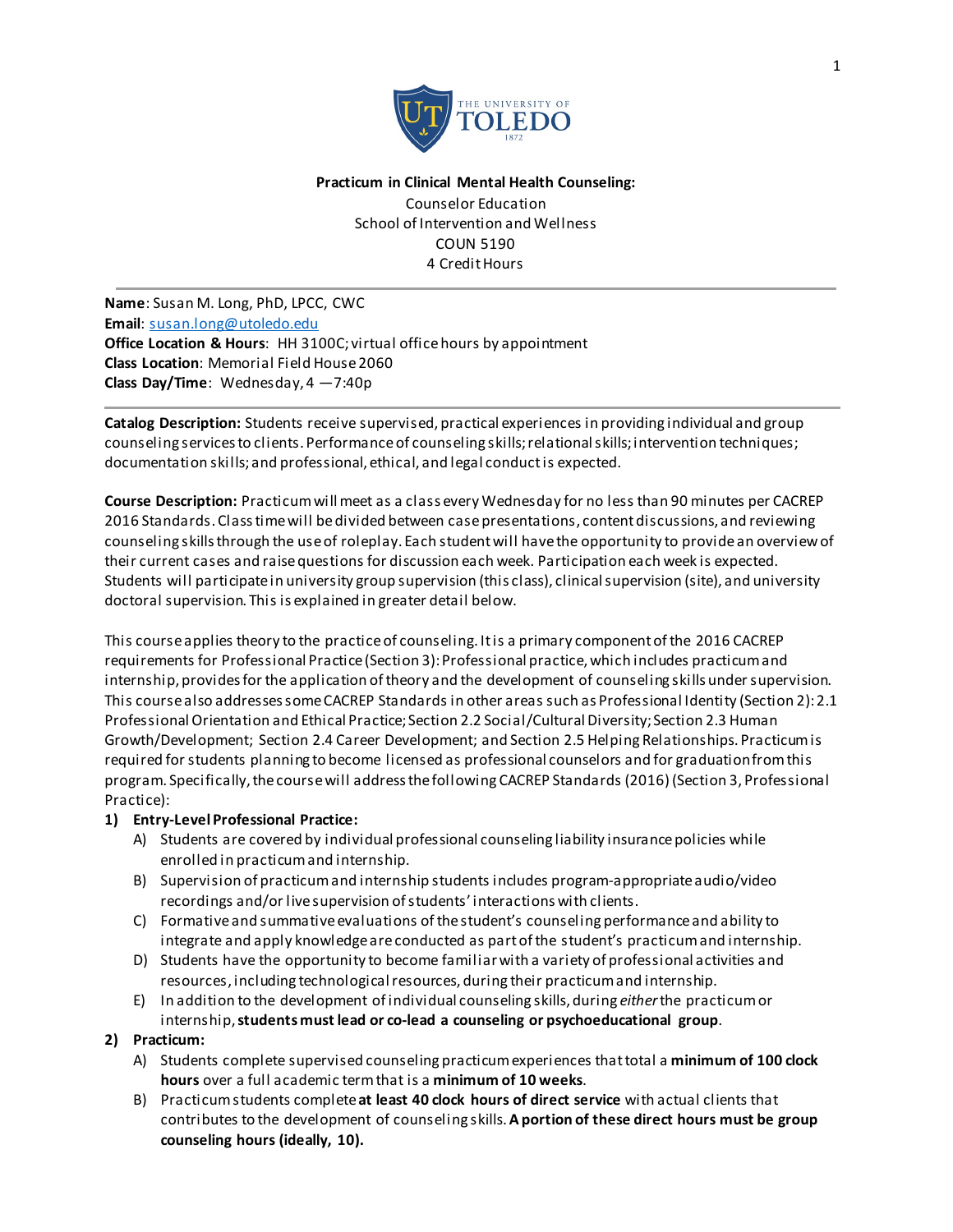- C) Practicumstudents have weekly interaction **with site supervisors for one hour per week** of individual and/ortriadic supervision throughout the practicumby a site supervisor who is working in consultation on a regular schedulewith a counselor education program faculty member in accordance with the supervision agreement.
- D) **Practicum students participate in an average of 1½ hours per week of university group supervision on a regular schedule throughout the practicum**. Group supervision must be provided by a counselor education program faculty member or a student supervisor who is under the supervision of a counselor education program faculty member.
- E) Students will have **no less than 1 hour per week of individual or triadic supervision with a doctoral supervisor** in counselor education program. The schedule of this supervision will be mutually agreed upon between students and the doctoral student supervisors.

**Student Learning Outcomes:** A developmental progression is expected, and growth should be visible across the course of the semester in each of the Student Learning Objectives listed below. This course serves as the primary course to evaluate the following CACREP standard:

| <b>Student Learning</b>                                                                                                          | <b>CACREP (2016)</b>                                              | Evidence                                                                                                                   | <b>Method of Assessment</b>                                                               |
|----------------------------------------------------------------------------------------------------------------------------------|-------------------------------------------------------------------|----------------------------------------------------------------------------------------------------------------------------|-------------------------------------------------------------------------------------------|
| <b>Outcomes</b>                                                                                                                  | <b>Standard</b>                                                   |                                                                                                                            |                                                                                           |
| Students will<br>understand the role of<br>supervision in the<br>counseling profession<br>and participate in<br>various forms of | F.1.m. the role of<br>counseling supervision<br>in the profession | Students will participate<br>in weekly site,<br>university, and<br>individual (with a<br>doctoral student)<br>supervision. | Supervision<br>1)<br>Logs<br>Midterm<br>2)<br>Evaluation<br><b>Final Evaluation</b><br>3) |
| supervision.                                                                                                                     |                                                                   |                                                                                                                            |                                                                                           |

In addition, this course also provides supplementary and additional review of the following CACREP standards:

### FOUNDATIONS B: Skills and Practices

1. Students will demonstratethe ability to apply and adhere to ethical and legal standards in clinical mental health counseling.

**Method of evaluation**: Students will demonstrate their ability to apply and adhere to ethical and legal standards in clinical mental health counseling through their clinical practice with clients during practicum. This will be observed and evaluated by the on-siteclinical supervisor via midterm and final evaluations.

# COUNSELING, PREVENTION, AND INTERVENTION D: Skills and Practices

- 1. Students will usethe principles and practices of diagnosis, treatment, referral, and prevention of mental and emotional disorders to initiate, maintain, and terminate counseling.
- 2. Students will apply multicultural and social justice competencies to clinical mental health counseling involving case conceptualization, diagnosis, treatment, referral, and prevention of mental and emotional disorders.
- 3. Students will promoteoptimal human development, wellness, and mental health through prevention, education, and advocacy activities.
- 4. Students will apply effective strategies to promote client understanding of and access to a variety of community resources.
- 5. Students will demonstrateappropriate use of culturally responsive individual, couple, family, group, and systems modalities for initiating, maintaining, and terminating counseling.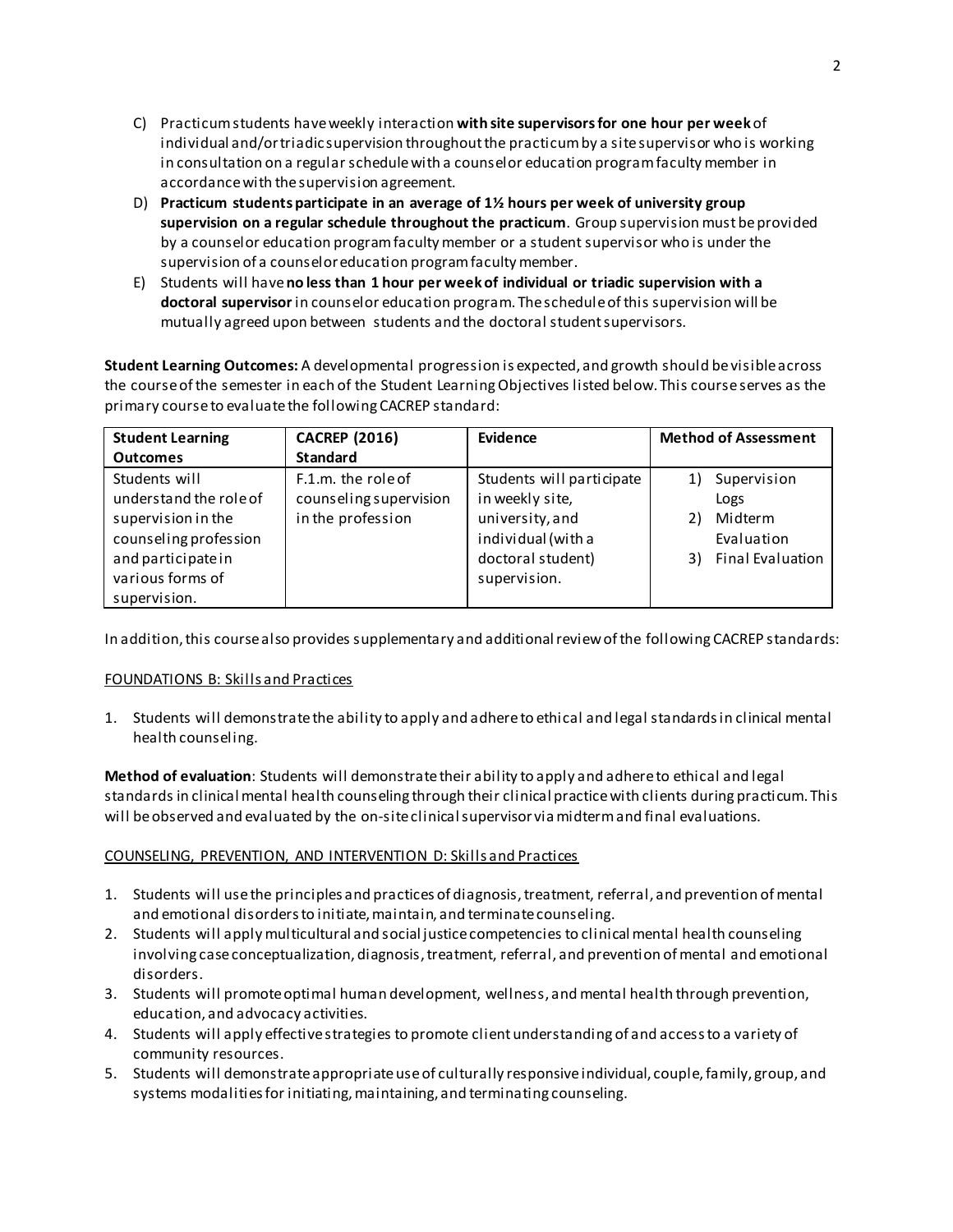- 6. Students will demonstratethe ability to use procedures for assessing and managing suiciderisk.
- 7. Students will provideappropriate counseling strategies when working with clients with addiction and cooccurring disorders.
- 8. Students will demonstratethe ability to recognize his or her own limitations as a clinical mental health counselor and to seek supervision or refer clients when appropriate.

**Method of evaluation**: These will be evaluated by the student's site and university supervisors and through a variety of in-class activities such as case studies, case conceptualizations, recordings, transcripts, and roleplays.

### DIVERSITY AND ADVOCACY F. Skills and Practices

- 1. Students will maintain information regarding community resources to make appropriate referrals.
- 2. Students will advocatefor policies, programs, and services that are equitable and responsive to the unique needs of clients.

**Method of evaluation**: Students will utilize clients from their actual placementfor case concepts. If clients from placement site are utilized no identifying information is to be provided. As part of the conceptualization students must make suggestions of referral sources necessary to initiate, maintain, and terminate counseling. (See Appendix C for case concept form)

### ASSESSMENT H. Skills and Practices

1. Students will select appropriate comprehensive assessment interventions to assist in diagnosis and treatment planning, with an awareness of cultural bias in the implementation and interpretation of assessment protocols.

**Method of evaluation**: Students will be asked to provide a detailed conceptualization of the case. Students will be asked to utilize clients from their placement. If clients from placement site are utilized no identifying information is to be provided. As part of the conceptualization students must make suggestions for appropriate assessments to assist in diagnosis and treatment planning that is culturally sensitive.

### RESEARCH AND EVALUATION J. Skills and Practices

1. Students will applyrelevant research findings to inform the practice of clinical mental health counseling.

**Method of evaluation**: Students will be asked to provide one (1) piece of empirical literature to support their treatment of their chosen case conceptualization(s).

### DIAGNOSIS L. Skills and Practices

1. Students will demonstrateappropriate use of diagnostic tools, including the DSM-5, to describe the symptoms and clinical presentation of clients with mental and emotional impairments.

**Method of evaluation**: (1) Students will be asked to utilize clients from their actual placement. If clients from placement site are utilized no identifying information is to be provided. As part of the conceptualization students must make an accurate diagnosis utilizing the DSM-5.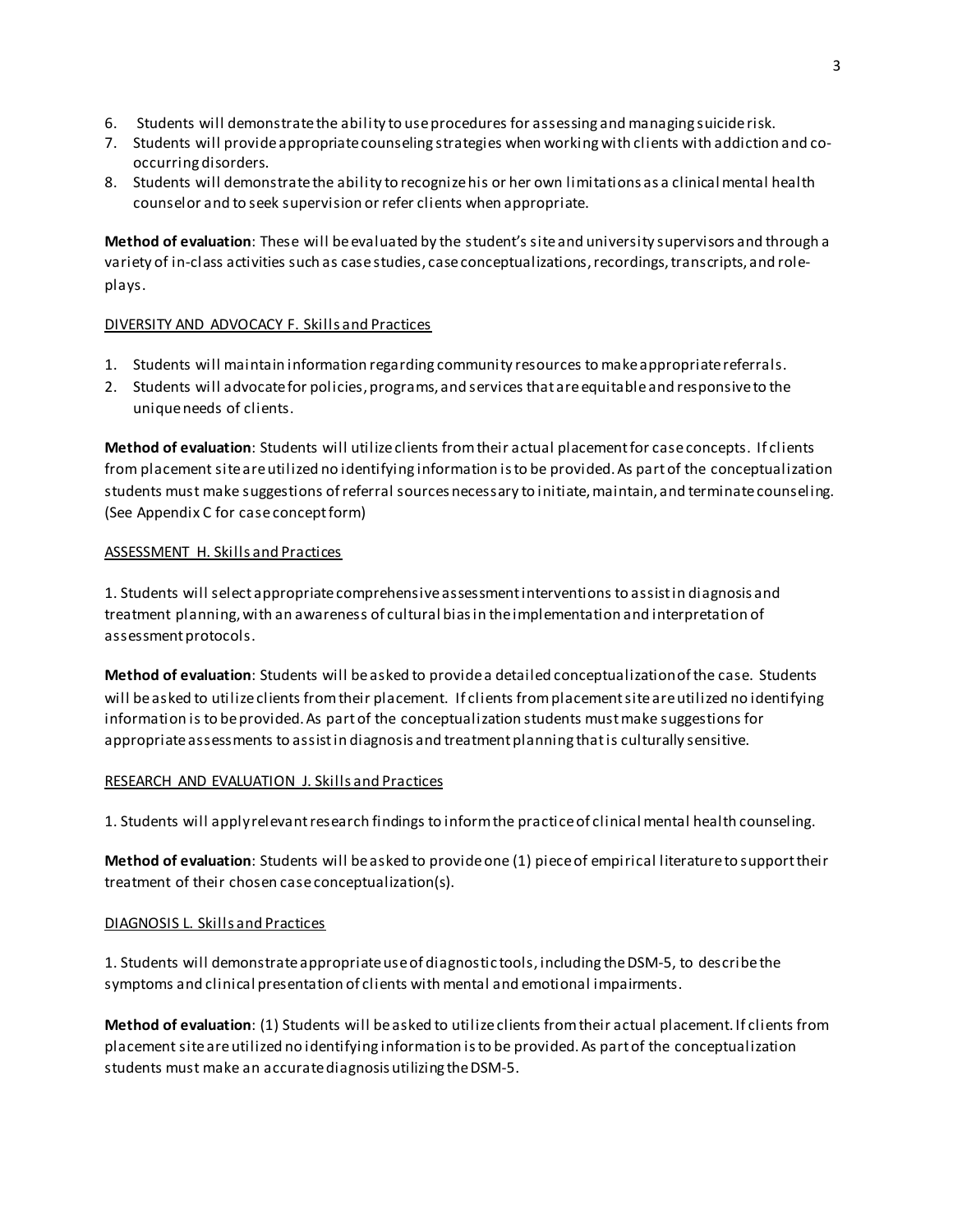2. Students areable to conceptualize an accurate diagnosis of disorders presented by a client and discuss the differential diagnosis with collaborating professionals.

**Method of evaluation**: Students will be asked to utilize clients from their actual placement. If clients from placement site are utilized no identifying information is to be provided. As part of the conceptualization students must make an accurate diagnosis utilizing the DSM-5 and be able to provide a differential diagnosis.

3. Differentiates between diagnosis and developmentally appropriate reactions during crises, disasters, and other trauma-causing events.

**Method of evaluation**: Students will be given various case studies and asked to provide a detailed conceptualization ofthe case. Students also may be asked to utilize clients from their actual placement. If clients from placement site are utilized no identifying information is to be provided. As part of the conceptualization students must articulate understanding of the difference between possible developmentally appropriate reactions and reactions precipitated by stress, crisis, and/or other trauma-causing events.

### **Prerequisites and Corerequisites**

A grade of **B** or better in the following courses:

- 1) COUN 5020 Professional Orientation to Community Counseling
- 2) COUN 5130 Group Counseling COUN 5140
- 3) Counseling Theories and Techniques OR COUN 5180 Counseling Skills and COUN 5140 Counseling Theories & Applications
- 4) COUN 6240 Diagnosis and Mental Health
- 5) All students must provide evidence that they are currently covered by liability insurance before they will be permitted to enroll in practicum.
- 6) All students must have read, understand, and adhere to all policies set forth in the Practicum Manual (see below).

### **Required Readings:**

- 1) [Clinical Mental Health and School Counseling](https://www.utoledo.edu/hhs/counselor-education/4Students/PDFs/Practicum%20Manual%20.pdf) Practicum Manual, The University of Toledo. (2020). Practicum counselor's manual. Toledo, OH: Author.
- 2) American Counseling Association (2014). *[Code of ethics](https://www.counseling.org/resources/aca-code-of-ethics.pdf)*. Alexandria, VA: Author.

### **Recommended Materials:**

- 1) American Psychological Association. (2019). Publication manual of the American Psychological Association.(7th ed.). Washington, DC: Author.
- 2) American Psychiatric Association. (2013). Diagnostic and statistical manual of mental disorders (5th ed.) Washington, DC: Author.
- 3) Erford, B.T. (2020). *45 techniques every counselor should know (3rd ed.).* Upper Saddle River, New Jersey: Merrill.
- 4) Junger, C.M., & Scott, J. (2019). *Practicum & internship handbook: Textbook and resource guide for counseling and psychotherapy 6th Ed.* New York, NY: Routledge.

**Instructor Pedagogy and Teaching Strategies:** This course will be taught in a traditional face-to-face format and focus on a group-centered approach. Engaged pedagogical practices will be used to co-create an effective learning environment that is supportive and reflexive. Students are expected to actively participate, along with the instructor, in building an engaged learning community that meets the needs of the class. A variety of methods will be used to facilitate learning in this course including class discussion,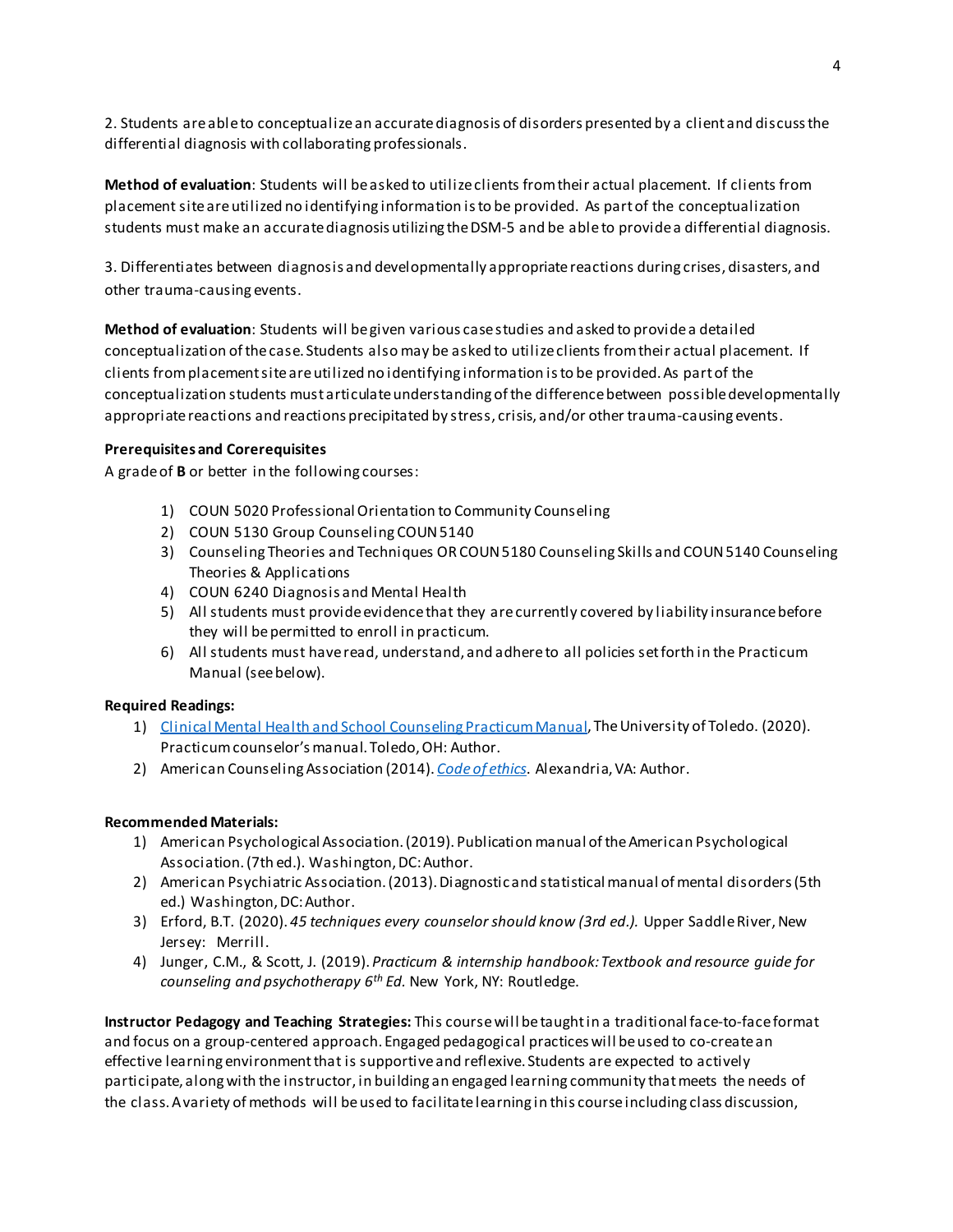case presentation, modeling/roleplays, consulting, supporting, giving and receiving constructive feedback. Support and feedback will be provided in a student-centered manner through a variety of formal and informal methods including discussion and activities, appraisal forms, formal evaluations, and supervision.

**Course Technology and General Technology Accessibility:** The technologies used in this course meet the criteria of Web Content Accessibility Guidelines (WCAG2.0) Level AA conformance. This conformancelevel is used in most accessibility rules and regulations around the world including the ADA. Blackboard is a certified web-accessible platform and is used as the course platform. External sites used in the course, such as Echo360, are compliant with Section 508 standards, and the media players used in the course support closed captioning, are keyboard operable, and compatible with screen reading software. If additional accommodations are needed for equal access to any of this course content, please contact the instructor as soon as possible. The University of Toledo's [Student Disability Services](https://www.utoledo.edu/offices/student-disability-services/) processes closed captioning requests for videos and other media from the instructor, which may take up to four (4) business days to complete. Students should have a computer or access to a computer with the latest system software. A high-speed Internet connection with latest versions of Google Chrome or Mozilla Firefox are recommended for optimal Blackboard performance. If you have a problem accessing, displaying, or uploading any of the content or course assignment on the Blackboard, contact Learning Ventures at 419.530.8835 or by LiveChat for assistance. **Do not reach out to the instructor for technological support.**

#### **University Policies**

**Nondiscrimination on the Basis of Disability:** The University of Toledo is an equal opportunity educational institution. Please rea[d The University's Policy Statement on Nondiscrimination on the Basis of Disability –](https://www.utoledo.edu/policies/administration/diversity/pdfs/3364_50_03_Nondiscrimination_o.pdf) [Americans with Disabilities Act Compliance.](https://www.utoledo.edu/policies/administration/diversity/pdfs/3364_50_03_Nondiscrimination_o.pdf)

**Accommodation of student needs:** Students needing special arrangements for test taking, note taking, special print, or other considerations for successful completion of the course should discuss these needs with the instructor at the beginning of the course. Every effort will be made to make reasonable accommodations to facilitate student learning and performance.

**Americans with Disabilities Act:** The University of Toledo is committed to providing equal access to education for all students. If you have a documented disability or you believe you have a disability and would like information regarding academic accommodations/adjustments in this course, please contact the Student [Disability Services Office](http://www.utoledo.edu/offices/student-disability-services/)at 419-530-4981 (voice) or 419-530-2612 (TDD).

**Academic Dishonesty:** All students are subject to the University Policy Statement on Academic Dishonesty in the current University Catalog. Academic dishonesty will not be tolerated. Please read The University's Policy [Statement on Academic Dishonesty.](http://www.utoledo.edu/dl/students/dishonesty.html)

**The University of Toledo's Missed Class Policy:** Please review the University's missed class polic[y here.](https://www.utoledo.edu/policies/academic/undergraduate/pdfs/3364-71-14%20Missed%20class%20policy.pdf)

#### **Course Policies**

**Professional Comportment:** The counseling program expects students to adhere to the highest standards for professional comportment at all times throughout their enrollment in this program. To this end, those associated with the counseling program must display professional maturity, competence in their scope of practice, and personal and ethical integrity in every facet of the clinical and educational setting. Students are required to practice diligence and discretion in professional counseling relationships as well as faculty-student relationships. Some attitudinal or behavioral patterns that may elicit concerns as to the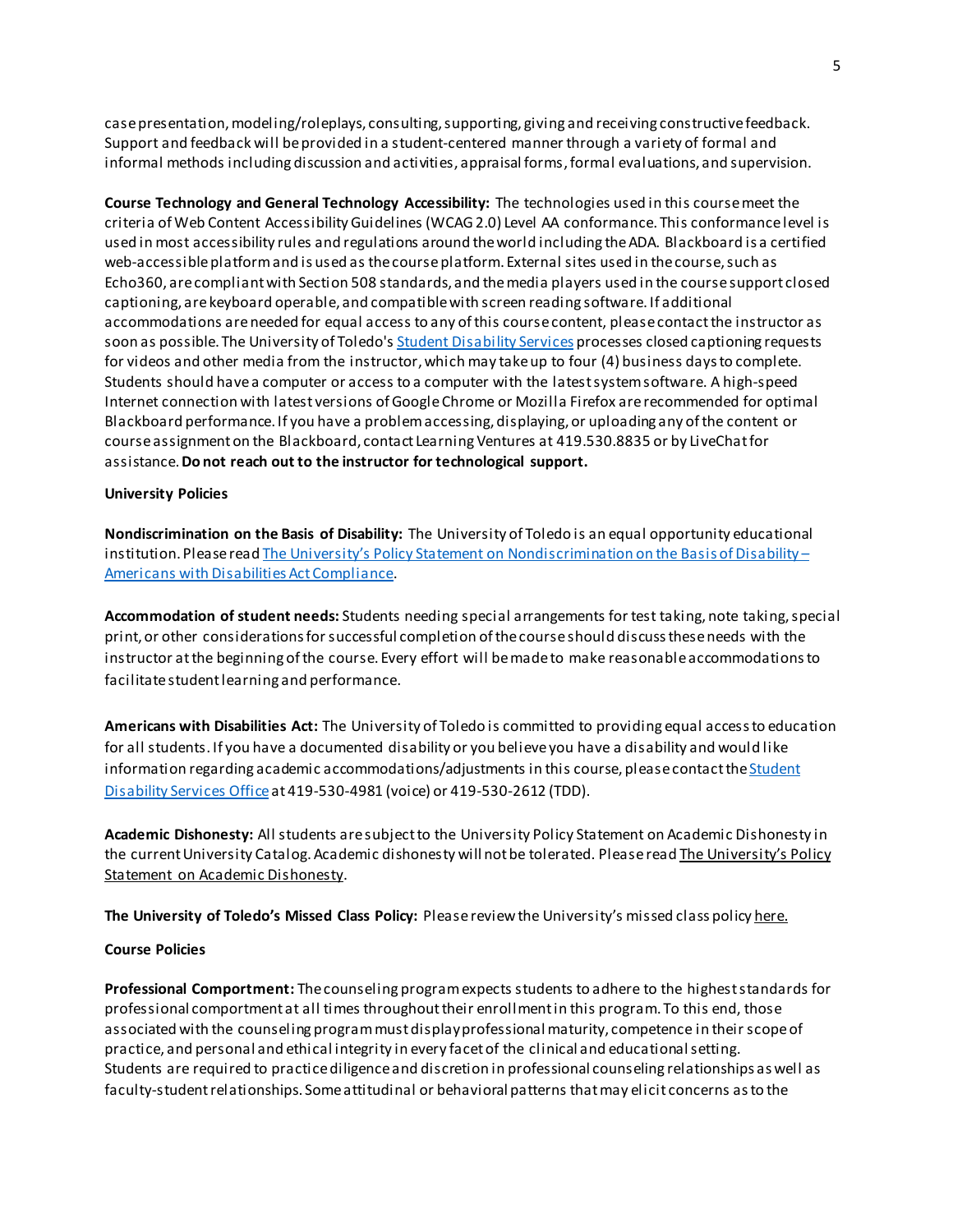student's ability to continue in the counseling program may include, but are not limited to, breaching client confidentiality, boundary violations with a client, performing clinical skills outside of one's scope of ability, academic dishonesty, revealing a lack of concern or compassion in practice, and showing disrespect for others (e.g., faculty, professional colleagues, and fellow students).

**Confidentiality**: Students are expected to respect and maintain confidentiality and the right to privacy of fellow students and others. Examples, demonstrations, and practical exercises will be used for educational and training purposes. Confidentiality in a class cannot be guaranteed; however, it is expected within the course at all times. The ability to demonstrate respect of others in class is an important barometer of how you will relate to others including clients and colleagues. Remember this is a professional education and training program. If any concerns regarding confidentiality arise, the instructor should be notified immediately.

**Statement on Diversity and Inclusion:** In concert with the University of Toledo's values and expectations, the students, faculty and staff within the College of Health and Human Services uphold the tenets pledged by the University to respect and value personal uniqueness and differences. Specifically, we will actively participate in the initiatives of the University to attract and retain diverse students, faculty and staff; to challenge stereotypes; and to promote sensitivity toward diversity and foster an environment of inclusion in all curricular and extra-curricular activities. The counseling profession is grounded in diversity and inclusion. Hence, all students enrolled in this course will be expected to be considerate of the thoughts and ideas of others**,** demonstrate accountability, integrity and honor in all course-related activities**,** promote a collaborative and supportive educational environment**,** and treat every individual with kindness, dignity, and respect regardless of:

Race, Ethnicity, Religion, Sexual Orientation, Gender Identity, Gender Expression, Age, Impairment(s)/ Disability(ies), Political Views, Social Class / Socioeconomic Status, Linguistic Diversity, Nationality/Country of Origin, and Other Element(s) of Uniqueness**.**

Participants in this course will be expected to tolerate diverse views and foster an inclusive learning environment. Concerns about diversity and inclusion should be mentioned to the instructor immediately for rectification and repair. Students who do not behave in this way will be in direct conflict with the ACA *Code of Ethics* (2014) and those actions may require remediation with program faculty. You can visit the University of Toledo's webpage on diversity and inclusio[n here.](http://www.utoledo.edu/diversity/)

**Licensure**: The Ohio Counselor, Social Worker, and Marriage and Family Therapist Board will only accept courses in which the student earns a grade of B- or higher. Courses with grades of C+ or lower will not be counted toward licensure (OCSWMFT Rule 4757-3-01[J1]).

**Cheating and Plagiarism**: Any student found cheating on a test or assignment or any student who represents the work of another person as their own on any of the papers, projects, presentations, or assignments will be subject to penalties ranging from a grade of zero (0) on the assignment to an F in the course to expulsion from the University. All students are subject to the University Policy Statement on Academic Dishonesty [\(http://www.utoledo.edu/dl/students/dishonesty.html\)](http://www.utoledo.edu/dl/students/dishonesty.html) in the current Catalog and the Department Policy on Plagiarism which is posted on the department website.

**Attendance and Participation**: It is the student's responsibility to keep up with lectures and assignments, and to contribute to class discussions and assignments. **Students will have one excused absence (regardless of reason) from this class**. Any additional absences will impact students' ability to successfully pass COUN 5190, based on supervision requirements outlined by the program and CACREP. **Students are required to have at**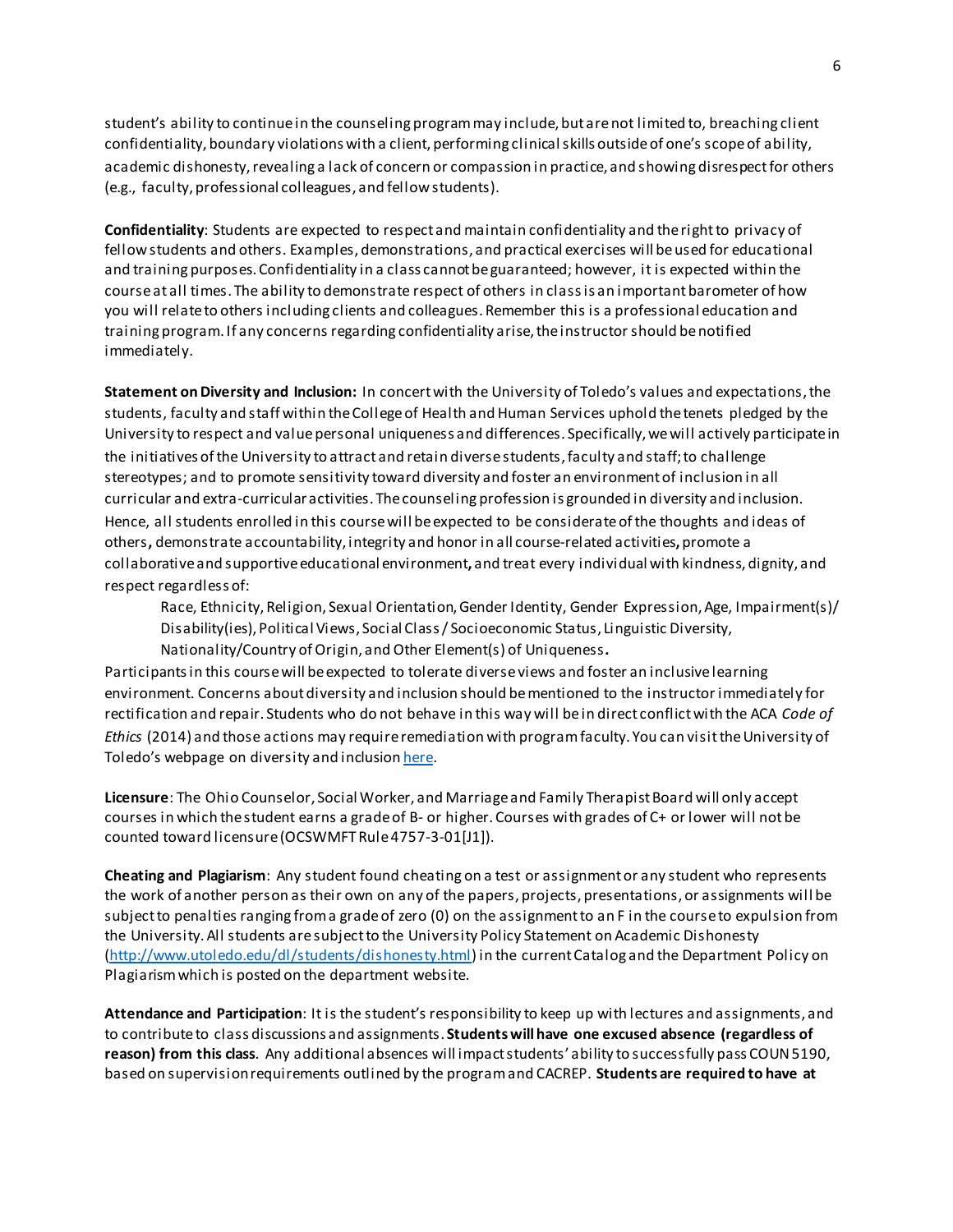**least 1.5 hours** *per week* **of university supervision per semester.** Students are expected to attend one (1) hours of weekly individual/triadic supervision with their individual doctoral supervisor.

**Drop/Withdrawal**: Students who drop or withdraw from the course must notify the instructor in writing. Failure to notify the instructor shall result in the student being considered absent without leave from the class and the student shall be considered responsible for all work missed.

**Email**: The University of Toledo issues each student an official UT email address. This email address usually takes the form of **firstname.lastname@rockets.utoledo.edu**. All email communications about this class will be sent to and all communications from students should be sent from your official UT email address. Students will be expected to check this address regularly for official communications about this class. Email communications about this class will not be sent to personal email accounts and communications from personal email accounts may be blocked by UT spam filters.

**Instructor Email Access**: I recognize that I will receive requests and questions via email from you on a regular basis, therefore I have designated times when I will respond to emails. I will check and respond to your correspondence Monday through Friday, generally within 24 hours if not sooner. **I may not check into the online course system, email, or respond to you over the weekend.**

**Weather**: In the event of a major snow or ice storm or other inclement weather, the University will announce class cancellations, delay of classes and changes to administrative office hours through the UT Alert text messaging system, e-mail, the UT home page at utoledo.edu, myUT.utoledo.edu, the UT snow line, 419.530.SNOW (7669), and on local radio and television stations. You can sign up for UT Alert at http://myUT.utoledo.edu. The University's policy is to remain open whenever possible to minimize interruption of teaching and research.

**Student Evaluations**: At the conclusion of the academic term, students will have an opportunity to evaluate the instructor and the course. This is done anonymously and used as a means to improve instruction, course content, and the overall curriculum. Your comments, suggestions, and feedback are taken seriously and contribute significantly to course and program improvement. You are strongly encouraged to complete a course evaluation.

**Course Changes**: The course schedule, requirements, procedures, contents, etc., are subject to change by the instructor once the course is underway. Students will be apprised of any changes during regular class meetings and/or email.

#### **Description of Course Grade and Student Deliverables/Assignments**

**Grades:** Grades in the practicum are based primarily on demonstration of appropriate counseling skills, case management/presentation, and ethical practice with clients. Additionally, attendance, participation in class, individual supervision, and completion of all course assignments in a **satisfactory** manner will be factored into the final grade of either **Satisfactory or Unsatisfactory**. **All course deliverables /assignments are expected on time as outlined in the course schedule and must be completed at the conclusion of the semester to successfully pass practicum.** Below are the requirements for COUN 5190:

- 1) **Participation:** You must interact and actively discuss cases, journal articles, role plays, and ethics in practicum. You must be present. Participation is a pass/fail grade.
- 2) **Documentation of Hours**: Students will accurately document accrued hours weekly using the excel spreadsheet that can be locate[d here.](https://www.utoledo.edu/hhs/counselor-education/4Students/4Students.html) At the end of each semester, each sheet in the excel must be signed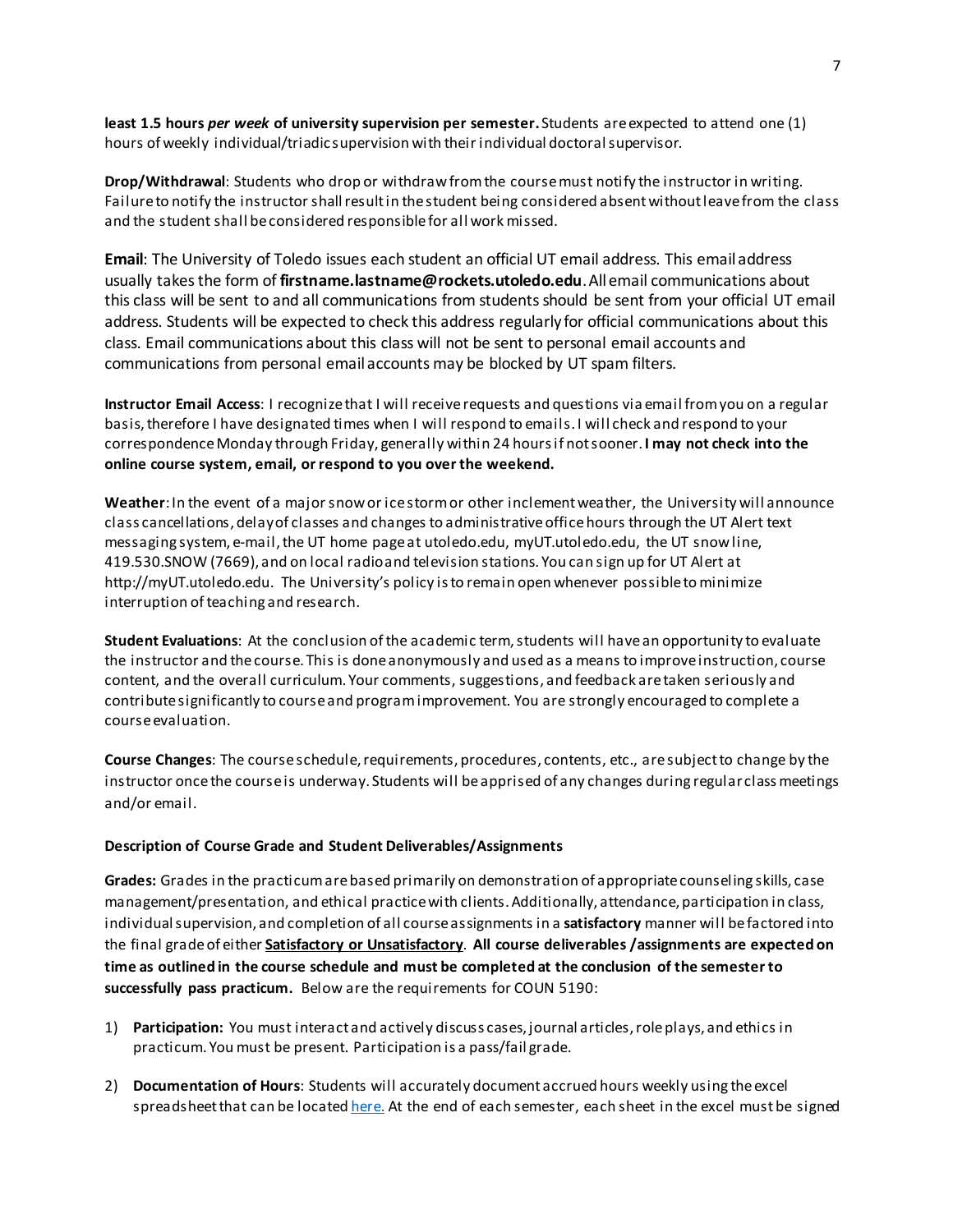and dated by the site supervisor and student. **The hours graph must be included at the end of the semester and submitted in a single PDF document.**

- 3) **Professional Disclosure Statement:** Students will develop a professional disclosure statement that accurately reflects their professional development including education, professional experiences, credentialing (e.g., CT), areas of expertise and interest, theory of counseling, counseling metaphor, and limitations of confidentiality in the context of the counseling relationship. This is a fluid document that will reflect your development as a counselor trainee through the program.
- 4) **Weekly Supervision Logs:** Students will turn in **two** weekly supervision logs per week signed by their site supervisor and doctoral student supervisor beginning on week two (and every subsequent week; two forms each week). **See Appendix A for the supervision log.**
- 5) **Live Supervision Sessions:** Students will participate in **two (2)**live supervision counseling sessions with their site supervisor during the semester. This immediacy of the process allows the supervisor to train, intervene, and evaluate the student simultaneously. Site supervisors will complete a skills appraisal of both live sessions, sign each form, to be submitted by the student to which will be the university supervisor. Students must engage in informed consent with clients regarding this process. Students should coordinate schedules with their supervisors to meet requirement of this assignment. Students using telehealth will need to coordinate with supervisors and clients on how live supervision will befacilitated in an online/virtual format (if applicable). **See Appendix B for the live supervision form**.
- 6) **Case Conceptualization**: Students will be asked to provide a detailed conceptualization of **two (2)** of their cases. All cases should be anonymized (i.e., use of initials or pseudonym) to ensure confidentiality of the client. These exercises are to evaluate knowledge and applicability of ethical/legal issues, case conceptualization, diagnosis and treatment planning, theoretical orientation and subsequent use of interventions, understanding diverse/multicultural issues, and referral processes. Students will present to class. Dates for CCs will be determined in week one. **See Appendix C for the case conceptualization form.**
- 7) **Counseling Skills Recording:** Students are to provide**three (3)** no less than thirty-minute video recording with a **mock client** to their doctoral student supervisor on their assigned date(s) as determined with their doctoral student supervisor. This recording will be used to provide feedback to the practicum student on their skills and help the student conceptualize new ways to work with their client(s). It is the student's responsibility to submit these forms to the instructor when complete. **See Appendix D for the skills recording appraisal form**.
- 8) **Transcript of Counseling Sessions**: Students will turn in **two (2)transcripts** of a ten-minute portion of a **mock counseling session**. These transcripts will show evidence of accurate identification of counseling microskills, alternative responses, and personal reflections of their counseling processes. A five-column format will be utilized which will include a **summary** of client statements, **verbatim** counselor responses, **accurate labeling** of counseling skill used, an **alternative response**, and counselor **reflections**. Students will receive instructor feedback on this transcript; students may revise and resubmit the transcript or be required to complete another transcript to meet standards of this assignment. **See Appendix E for transcript template.**
- 9) **Evaluation of Performance:** Students must turn in Midterm and Final Performance Evaluation form. These evaluations are completed by the site supervisor(these forms can be found in the practicum handbook). In addition, students must obtain at least a **G (Good) or above in all areas on the final Clinical Mental Health Counselor Performance Evaluation. Again, this final evaluation is administered by your site supervisor**. See course schedule for due dates.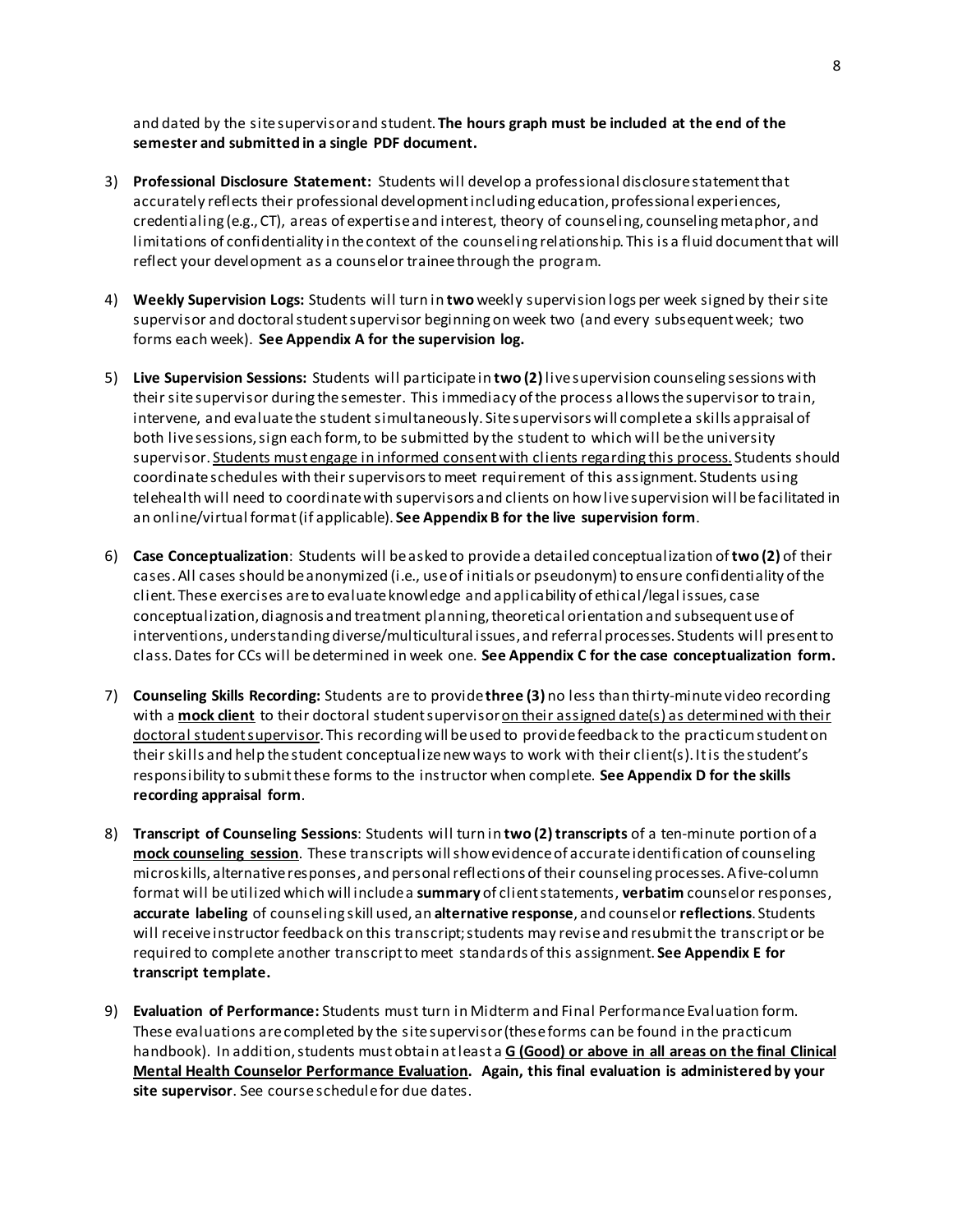10) **Student Evaluation of Supervision**: Students must complete the Student Evaluation of Supervision form. This is whereby the student has an opportunity to constructively critique his or her site supervisor. This is due at the end of the semester.

### **Submitting Assignment and Deliverables for Practicum**

**Electronic Submission of Course Deliverables:** Students will submit all required weekly supervision logs, assignments, and other documentation **by class time 4pm each week** in Blackboard. See the appropriate links for each week. Students must review files for completeness and accuracy (e.g., signatures and dates) prior to submitting to the instructor. **Students must adhere to the following format for submitting documents:** Last name, First Initial.Assignment Name. Date. For example: Long, S. SiteSupervision1.1.27.21. If your documents are not submitted in such a format, I will not accept them.

**Submitting a Final Practicum Portfolio:** At the end of the semester, students will organize and save each practicum assignment/deliverable and save into a single PDF form to submit during the exit interview as a practicum portfolio. This means all Supervision Logs, Professional Disclosure Statement, Skills Recording Forms, Case Conceptualizations, Transcripts, Live Supervision Forms, and Midterm and Final Evaluations, Evaluation of Site Supervisor, and Hours Logs will be submitted.

### **Student Requirements/2016 CACREP:**

- 1) Practicum requires a *minimum of 100 hours* of counseling work. To obtain this requirement, students typically conduct individual and group counseling sessions each week. These are scheduled outside of class time. You must document *at least* **40 hours** of direct individual client service. The balance of the required hours may be earned through individual and group supervision, case documentation, and session preparation (2009 CACREP standard Section III, F 2-3). An evaluation form is to be completed by the site supervisor on completion of the direct counseling hours is required (2016 CACREP standard Section III, F 4- 5). A site supervisor must be a Licensed Professional Clinical Counselor with a Supervisory endorsement (PCC-S) (2016 CACREP standard Section III, C 1-4). **Failure to complete the minimum 100 hours total, 40 hours of direct individual hours, evaluations, and/or any required paperwork will result in a failing/unsatisfactory grade.**
- 2) Each practicum student will participate in *at least one hour* of individual or group **site supervision**, a minimum average of **1½ hours of university/in class group supervision each week**, and **at least one hour of supervision with a doctoral student** in counselor education (2016 CACREP standard Section III, F 2-3) at the conclusion of which the student shall receive formal performance evaluations (2016 CACREP standard Section III, G 5). Additionally, the practicum instructor and/or site supervisor reserves the right to require the student for increased supervision to improve developmental issues, correct behavioral concerns, and/or address any issue that impedes appropriate progress in this course. **Failure to engage in appropriate clinical supervision and/or being unprepared for supervision more than one time will result in a failing grade and/or removal from the course**. Supervision hours will be documented on a specific form (please see the practicum handbook and BB site for this course).
- 3) Each practicum student will participate in in-class discussions, role-plays, case consultation, case presentations/evaluations, and additional supervisory experiences as directed by the instructor.
- 4) Each practicum student will observe ethical standards in working with clients and when discussing cases in class. It is particularly important that cases not be discussed outside of class. Whenever there is any question as to the safety or welfare of the client or when the client presents potential danger to others,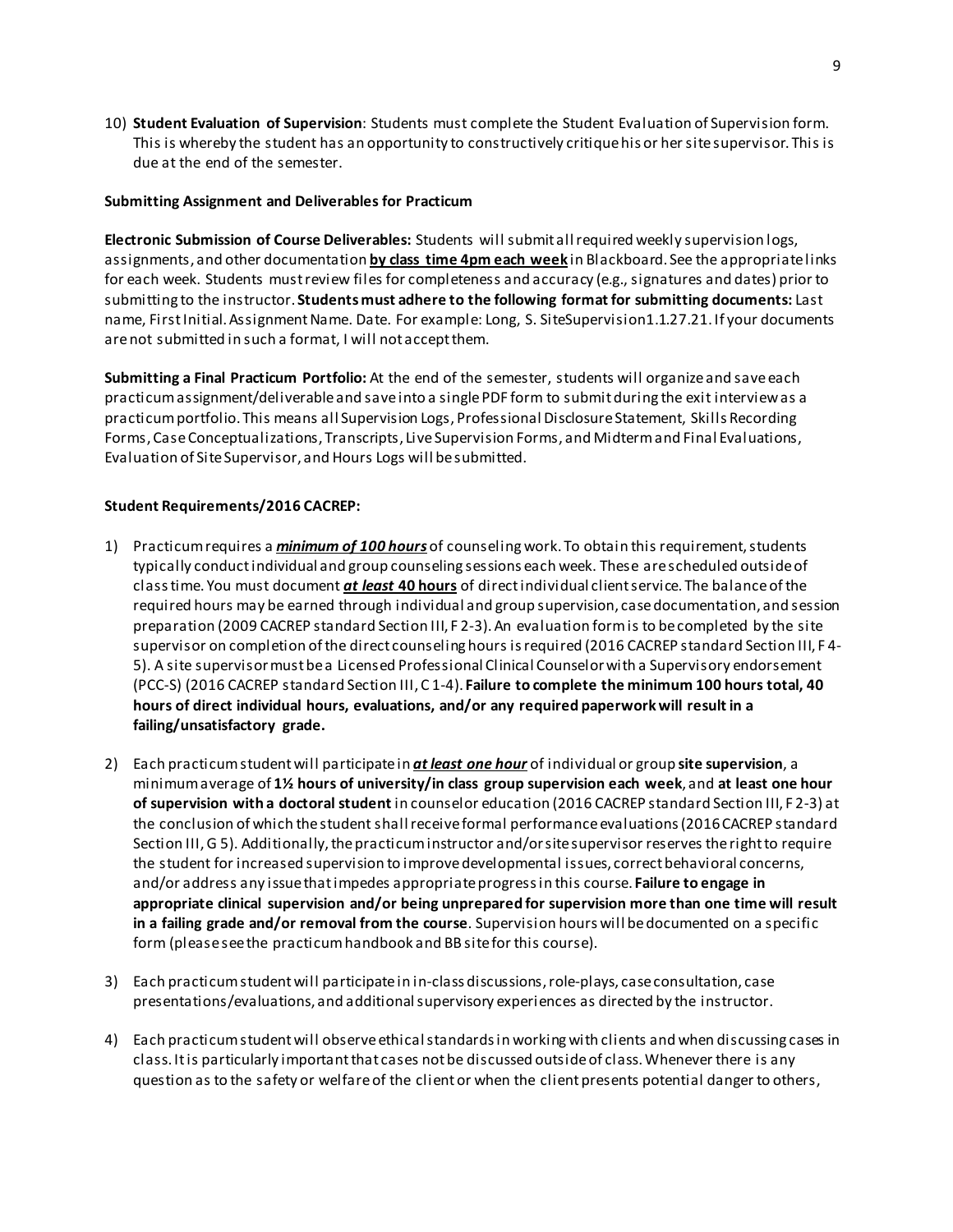the instructor must be notified and the counselor should take sufficient action to protect the client and others.

- 5) Each practicum student will respect confidentiality. Let your client know that you may be discussing their case outside of the time you have together. These discussions will occur with your site supervisor and, anonymously, with university faculty and co-students. Be sure to respect confidentiality outside the session. Do not discuss clients in public or outside of practicum class.
- 6) Do not see clients outside of your practicum assignment. Failure to comply with this requirement may result in removal from the practicum and possible termination from the program.
- 7) Each practicum student will always obtain permission from the appropriate persons for conducting counseling sessions.
- 8) Students will be given the opportunity to formally evaluate their supervisors and learning experiences at the end of the practicum experience.
- 9) Students are required to be covered by professional liability insurance (2016 CACREP standard Section III). ACA and ASCA are two sources for professional liability insurance.
- 10) Appropriate practicum forms must be completed prior to starting this course. If not, note that you will not be eligible for this semester. All forms are listed in the Practicum manual located on the department website.
- 11) Incompletes: Grades of PR or I shall be given at the instructor's discretion. It is expected that all students will complete course requirements prior to the end of the semester.

#### **Course Schedule**

| 1             | 1/20 | Establish Groups Norms for Practicum<br>1)<br>Discuss Syllabus/Review Practicum Manual & Expectations<br>2)<br>The Supervision/Supervisory Relationship-expectations and needs<br>3)<br>a. Discuss Doctoral Supervision<br>Sign-Up for Case Concept (CC) Presentation Dates<br>4)                              |
|---------------|------|----------------------------------------------------------------------------------------------------------------------------------------------------------------------------------------------------------------------------------------------------------------------------------------------------------------|
| $\mathcal{P}$ | 1/27 | <b>Weekly Supervision Logs Due (2)</b><br>1)<br>Counseling Microskills Review & Role Play<br>2)<br>Self-Care Assessment (complete before class and prepare to discuss; see week 2 folder)<br>3)<br>4)<br>Review Professional Disclosure Statement Assignment                                                   |
| 3             | 2/3  | <b>Weekly Supervision Logs Due (2)</b><br>1)<br>Discuss the crisis protocol at your site supervisor and discuss with the class<br>2)<br>Personal Wellness Plan (complete before class and prepare to discuss; see week 3 folder)<br>3)<br>Professional Disclosure Statement Due in BB-discuss with class<br>4) |
| 4             | 2/10 | <b>Weekly Supervision Logs Due (2)</b><br>1)<br>Complete Self-Rating Scale Pretest (in class)<br>2)<br>Confidentiality and Informed Consent (In-class module)<br>3)<br>CC 1.1, CC 1.2<br>4)                                                                                                                    |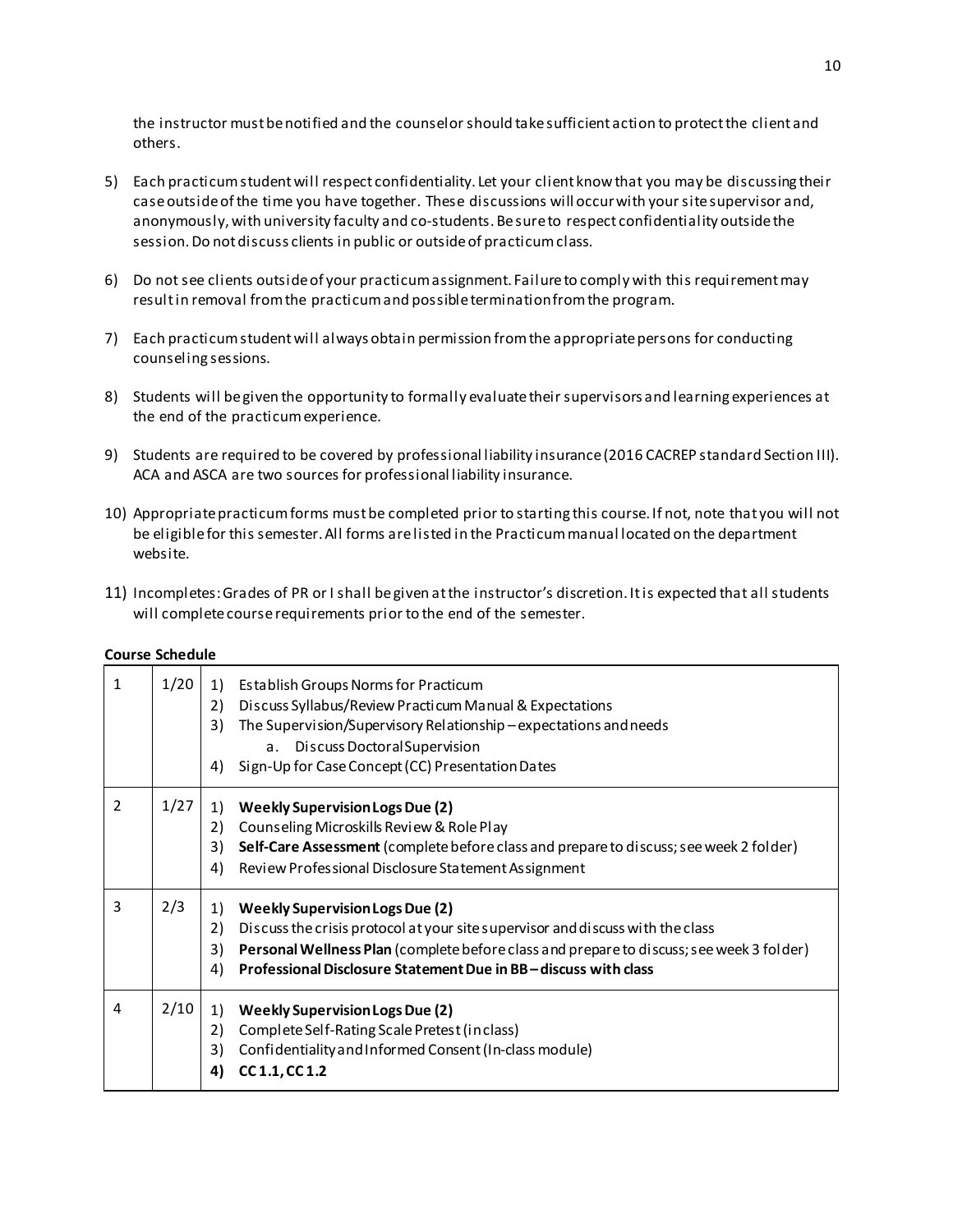| 5              | 2/17 | 1) Weekly Supervision Logs Due (2)<br>Counseling Metaphors & Roleplay<br>2)<br>3)<br>Peer Resource Share 1-share a resource, approach, skills, etc. with the group<br>4)<br>CC 1.3, CC 1.4                                                                                       |
|----------------|------|----------------------------------------------------------------------------------------------------------------------------------------------------------------------------------------------------------------------------------------------------------------------------------|
| 6              | 2/24 | <b>Weekly Supervision Logs Due (2)</b><br>1)<br>2)<br>CC 1.5, CC 1.6<br>3)<br>Goal Setting, Treatment Planning, and Counseling Process (in-class module)<br>4)<br>Transcript Assignment Review                                                                                   |
| $\overline{7}$ | 3/3  | <b>Weekly Supervision Logs Due (2)</b><br>1)<br>Midterm Evaluation and Midterm Hours Logs Due (PDF Hours Logs Signed)<br>2)<br>3)<br>CC 1.7, CC 1.8. CC 1.9<br><b>Transcript 1 Due</b><br>4)<br>Legal & Ethical Issues and Ethical Decision-Making Model (in-class module)<br>5) |
| 8              | 3/10 | University Instructional Break - No Class Meeting                                                                                                                                                                                                                                |
| 9              | 3/17 | 1) Weekly Supervision Logs Due (2)<br><b>Live Supervision 1 Due</b><br>2)<br>3) CC 1.10, CC 1.11, CC 1.12<br>4)<br>Diagnosis, Assessment, and Mental Status Examinations and MSE Practice (in-class module)                                                                      |
| 10             | 3/24 | <b>Weekly Supervision Logs Due (2)</b><br>1)<br>2)<br>CC 2.1, CC 2.2<br>Substance Use, Addictions, and Assessment (in-class module)<br>3)<br>Suggested Readings:<br>4)<br>a. Clark (2014)<br>b. Lawson et al. (2011)<br>Peer resource share 2<br>5)                              |
| 11             | 3/31 | 1)<br><b>Weekly Supervision Logs Due (2)</b><br>CC 2.3, CC 2.4, 2.5<br>2)<br>3)<br>Assessing for Harm to Self & Others (in-class module)<br>Suggested Readings:<br>4)<br>Silverman & Berman (2014a)<br>a.<br>Silverman & Berman (2014b)<br>b.                                    |
| 12             | 4/7  | <b>Weekly Supervision Logs Due (2)</b><br>1)<br>CC 2.6, CC 2.7, CC 2.8<br>2)<br>Psychological First Aid<br>3)<br>Reading: Ruzek 2007<br>a.                                                                                                                                       |
| 13             | 4/14 | <b>Weekly Supervision Logs Due (2)</b><br>1)<br><b>CC 2.9 and 2.10 Due</b><br>2)<br>Child Abuse & Neglect Reporting Procedures (in-class module)<br>3)<br>Suggested Readings:<br>4)<br>Henderson (2013)<br>а.                                                                    |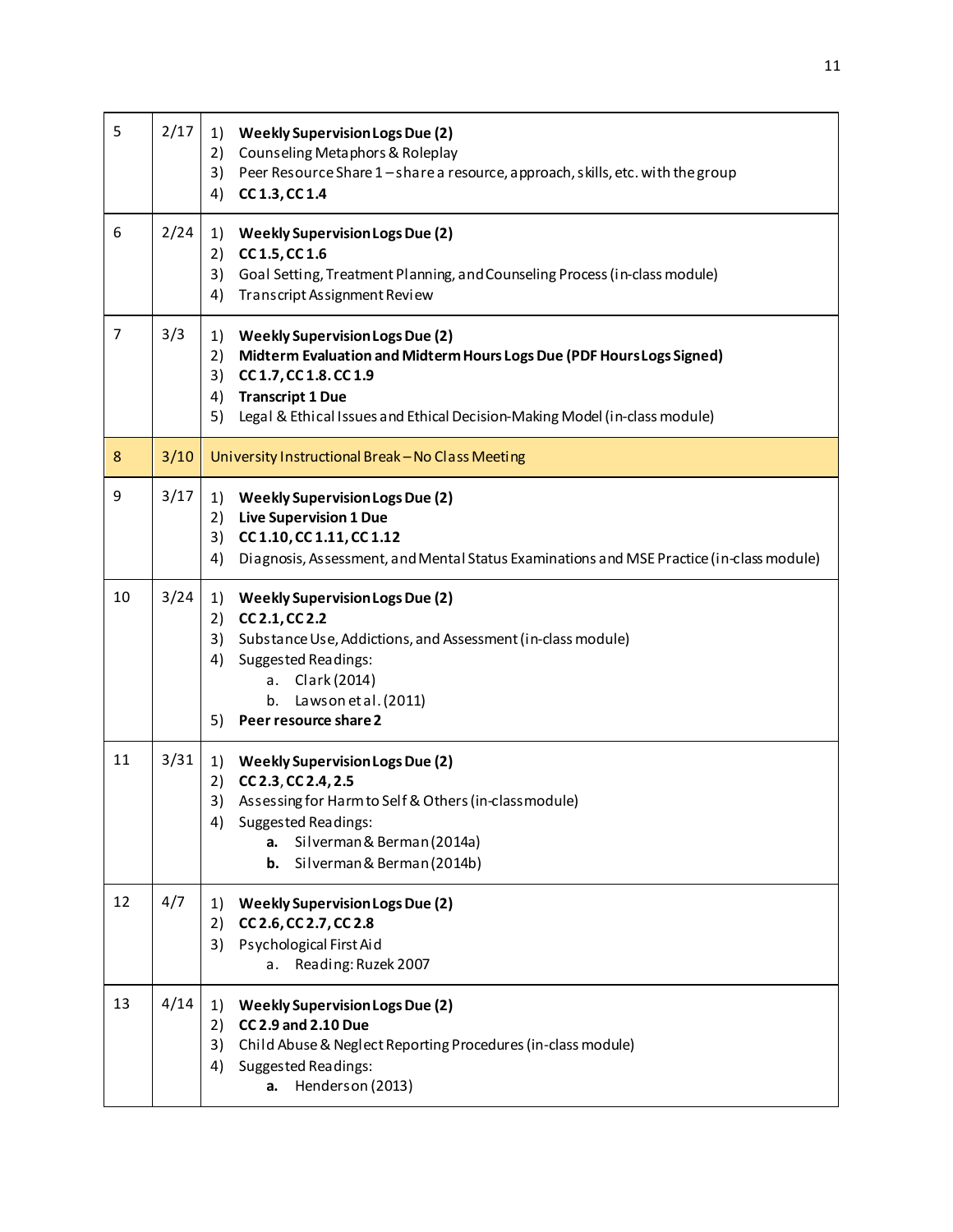| 14 | 4/21 | <b>Weekly Supervision Logs Due (2)</b><br>1)<br>2)<br><b>Transcript 2 Due</b><br>CC 2.11 and CC 2.12<br>3)<br>Consultation Practices (in-class module)<br>4)<br>5)<br><b>Suggested Readings:</b><br>a. Carney & Jefferson (2014)<br>b.<br>Caplan (1995) |
|----|------|---------------------------------------------------------------------------------------------------------------------------------------------------------------------------------------------------------------------------------------------------------|
| 15 | 4/28 | <b>Weekly Supervision Logs Due (2)</b><br>1)<br>2)<br><b>Live Supervision 2 Due</b><br>3)<br>Self-Rating Scale 2 (in class)<br>Schedule Individual Exit interviews<br>4)<br>5)<br>Preparing for Internship<br>6)<br>Group Termination & Wrap-Up         |
| 16 | 5/5  | <b>Exit Interviews.</b><br>1)<br>Practicum Portfolio Due: All materials must be included at the time of meeting.<br>2)                                                                                                                                  |

*Topics and schedule subject to change at the instructor's discretion.*

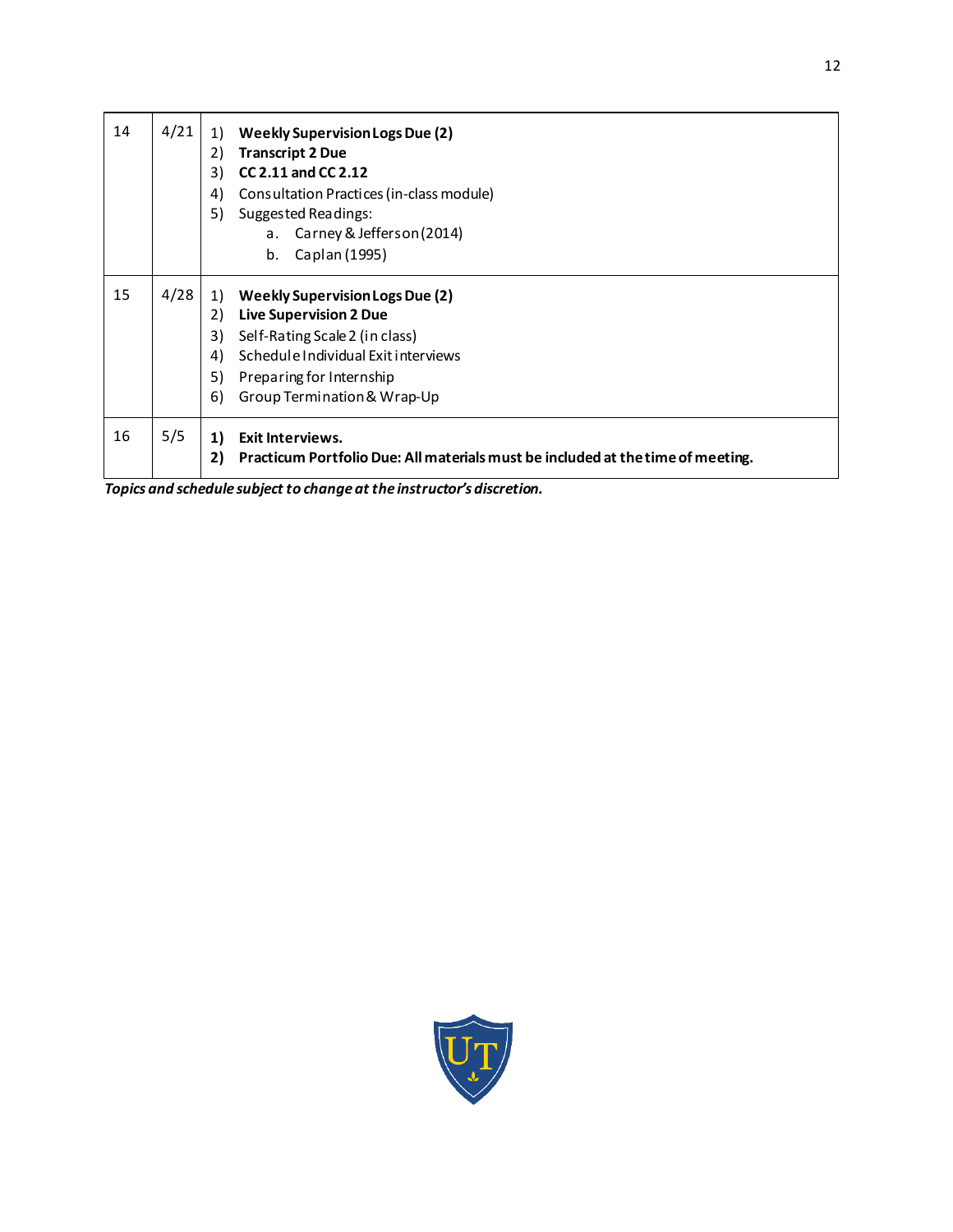### **Appendix A: Weekly Supervision Log Counselor Education Program**

| Student: For the week of: |  |  |
|---------------------------|--|--|
|                           |  |  |

**Field Experience:** □ Practicum or □ Internship

**Counseling Type:** □ Clinical Mental Health or □ School

**Supervisor Type:** □ Site Supervisor or □ Doctoral Student Supervisor

**Directions:** The site supervisor and student are to complete this form weekly during clinical supervision. Student should retain a form to be turned into their university supervisor. Site supervisors may wish to make a copy for their own records. It is expected that students will develop and gain mastery of skills over the course of the semester.

**A:** Functions extremely well and/or independently

- **B:** Functions adequately and/or requires occasional supervision
- **C:** Requires close supervision in this area and/or inadequate performance
- **N/A:** Skill not assessed or applicable.

### **Training Activities**

- \_\_\_\_\_ Intake interviewing \_\_\_\_\_ Individual Counseling
- \_\_\_\_\_ Group Counseling \_\_\_\_\_ Testing Administration/Interpretation
- \_\_\_\_\_ Report Writing/Documentation \_\_\_\_\_ Consultation with other professionals
- \_\_\_\_\_ Psychoeducational Activities \_\_\_\_\_ Career Counseling
- \_\_\_\_\_ Family/Couple Counseling \_\_\_\_\_ Case Conceptualization/Case Staffing
- \_\_\_\_\_ Diagnosis \_\_\_\_\_ Basic Counseling Skills
- \_\_\_\_\_ Other: \_\_\_\_\_\_\_\_\_\_\_\_\_\_\_\_\_\_\_

### **Professional Development**

- \_\_\_\_\_ Awareness of Strengths/Weaknesses \_\_\_\_\_ Engagement in Supervision
- 
- 
- \_\_\_\_\_ Attendance/Punctuality \_\_\_\_\_ Professional Comportment
- \_\_\_\_\_ Collegiality with Colleagues \_\_\_\_\_ Other: \_\_\_\_\_\_\_\_\_\_\_\_\_\_\_\_\_\_\_\_\_

### **Additional Comments:**

**Supervisor Signature Date Date** 

\_\_\_\_\_\_\_\_\_\_\_\_\_\_\_\_\_\_\_\_\_\_\_\_\_\_\_\_ \_\_\_\_\_\_\_\_\_\_\_\_\_\_\_\_\_\_\_\_\_\_\_\_\_\_\_\_\_\_\_\_\_\_\_\_

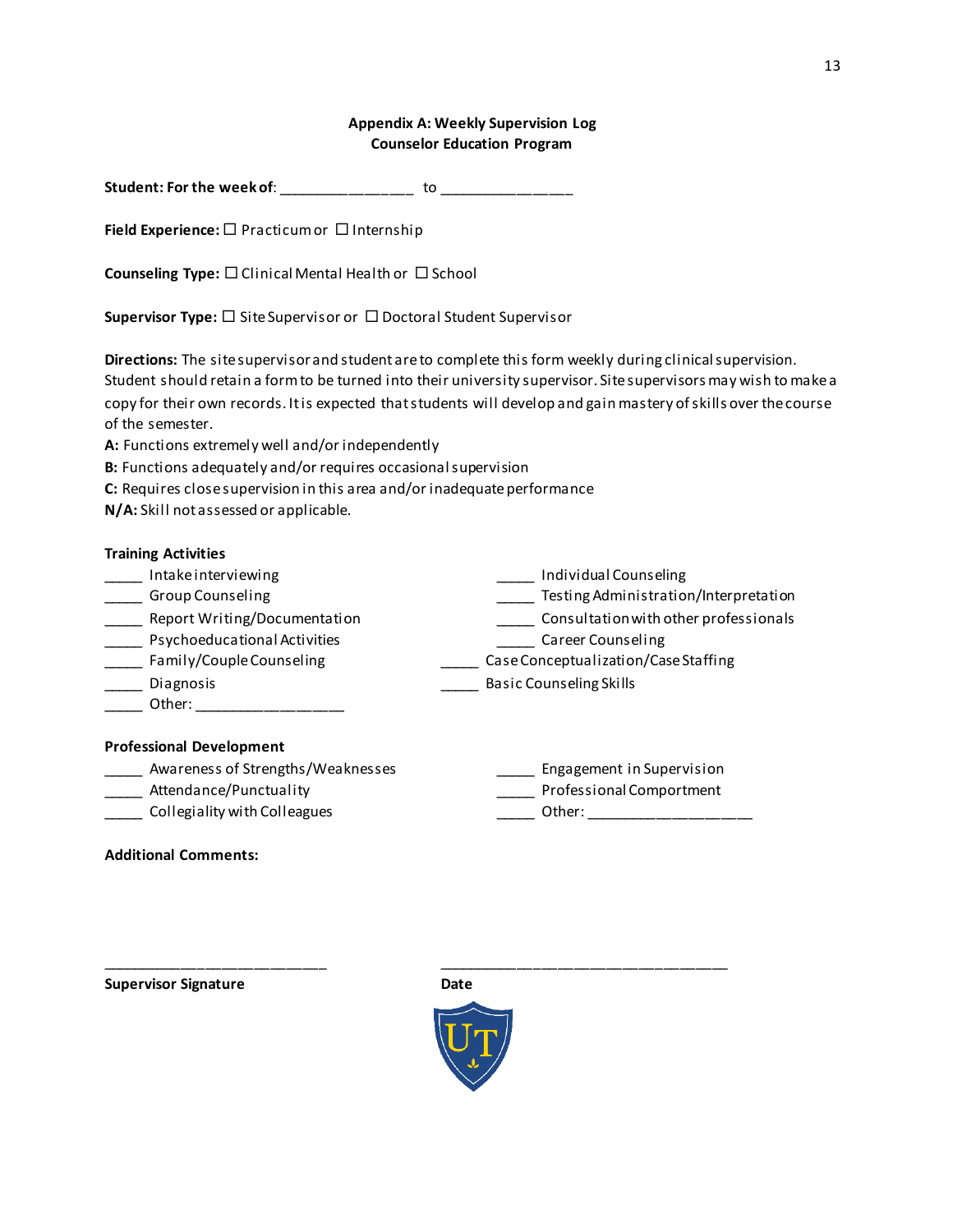### **Appendix B: Live Supervision Form Counselor Education**

Student Counselor: \_\_\_\_\_\_\_\_\_\_\_\_\_\_\_\_\_\_\_\_ Date: \_\_\_\_\_\_\_\_\_\_\_\_\_\_\_\_\_\_\_\_\_\_\_

Evaluation Type: □ Supervisor Rating

Rating Scale:

1 = Unsatisfactory –not demonstrating skill –no self-awareness (U)

2 = Not Demonstrating skills but aware of the problem (ND)

3 = Skill Demonstrated – but requires refinement (SD)

4 = Satisfactory Skill Demonstration –awareness of strengths and areas for growth (S)

NA = Not Applicable –not demonstrated in this role play

| Core Area                                 | Item                                            | Rating |
|-------------------------------------------|-------------------------------------------------|--------|
| Verbals and Non-verbals<br>1 <sub>1</sub> | Eye Contact<br>а.                               |        |
|                                           | <b>Vocal Quality</b><br>b.                      |        |
|                                           | Verbal Tracking<br>$\mathsf{C}$ .               |        |
|                                           | Body Language<br>d.                             |        |
| 2.<br>Questioning                         | Limited use of closed questions<br>а.           |        |
|                                           | unless necessary                                |        |
|                                           | Limited use of Why? Or how does<br>b.           |        |
|                                           | that make you feel? Questions                   |        |
|                                           | Open questions to elicit more<br>$\mathsf{c}$ . |        |
|                                           | information                                     |        |
| 3.<br>Active Listening                    | Encouragers<br>a.                               |        |
|                                           | Paraphrase<br>b.                                |        |
|                                           | Summarize<br>C <sub>1</sub>                     |        |
| Empathy<br>4.                             | Reflection of feeling<br>a.                     |        |
|                                           | Reflection of meaning<br>b.                     |        |
| 5.<br>Silence                             | Able to tolerate silence<br>a.                  |        |
|                                           | Allows client to break silence<br>b.            |        |
| Confrontation<br>6.                       | Identifies discrepancies in session<br>a.       |        |
|                                           | (verbal and non-verbal)                         |        |
|                                           | Appropriate use of technique<br>b.              |        |
| 7. Cultural Competency                    | Addresses cultural differences in<br>a.         |        |
|                                           | session                                         |        |
|                                           | Demonstrates appropriate cultural<br>b.         |        |
|                                           | sensitivity in session                          |        |
| Supervision<br>8.                         | Accepts supervisor feedback<br>a.               |        |
|                                           | Incorporates feedback into<br>b.                |        |
|                                           | sessions                                        |        |

Student Strengths: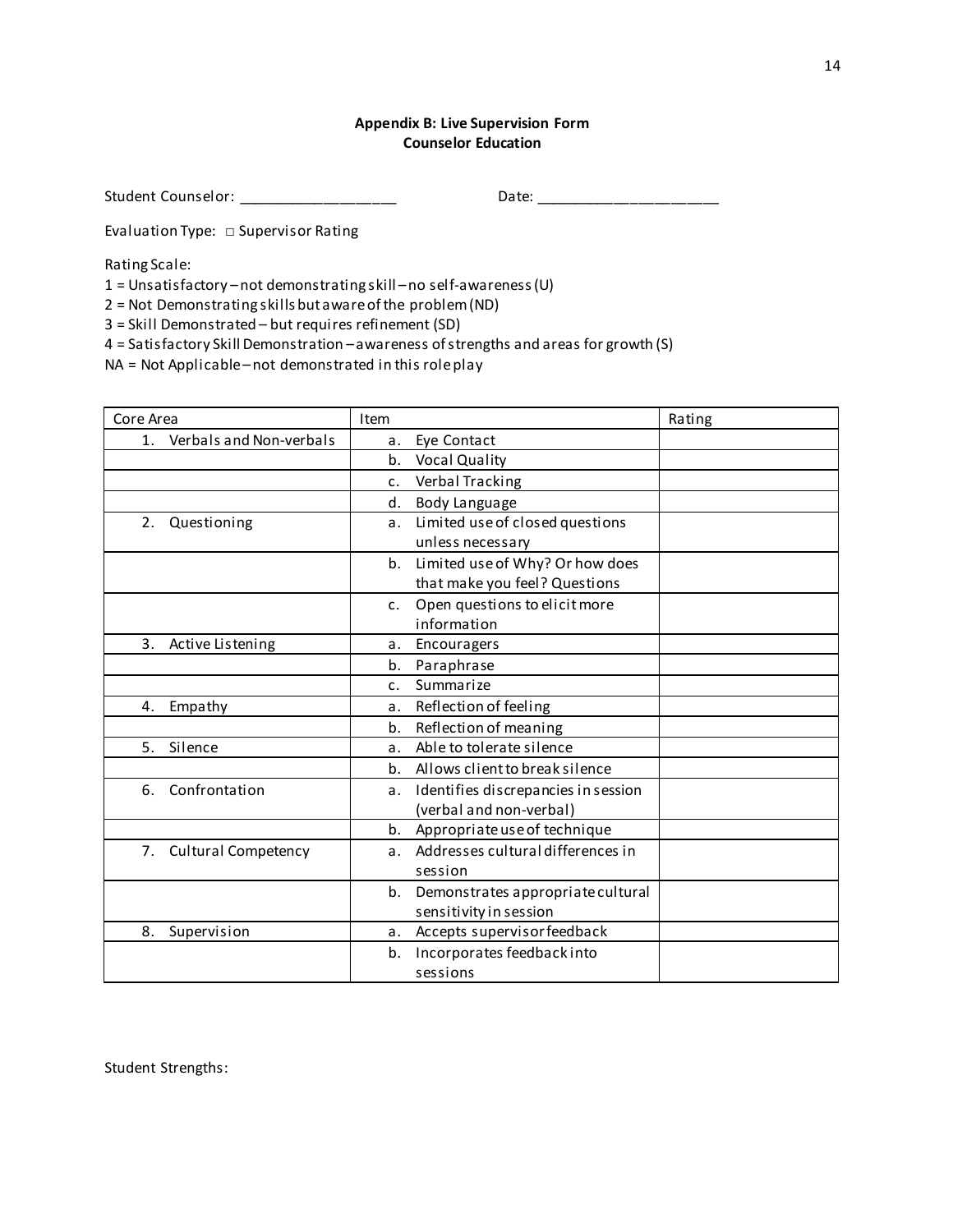Student Areas for Growth:

Supervisor Signature: \_\_\_\_\_\_\_\_\_\_\_\_\_\_\_\_\_\_\_\_\_\_\_\_\_\_\_\_ Date:\_\_\_\_\_\_\_\_\_\_\_\_\_\_\_



**Appendix C: CMH Counseling Case Conceptualization Form Counselor Education**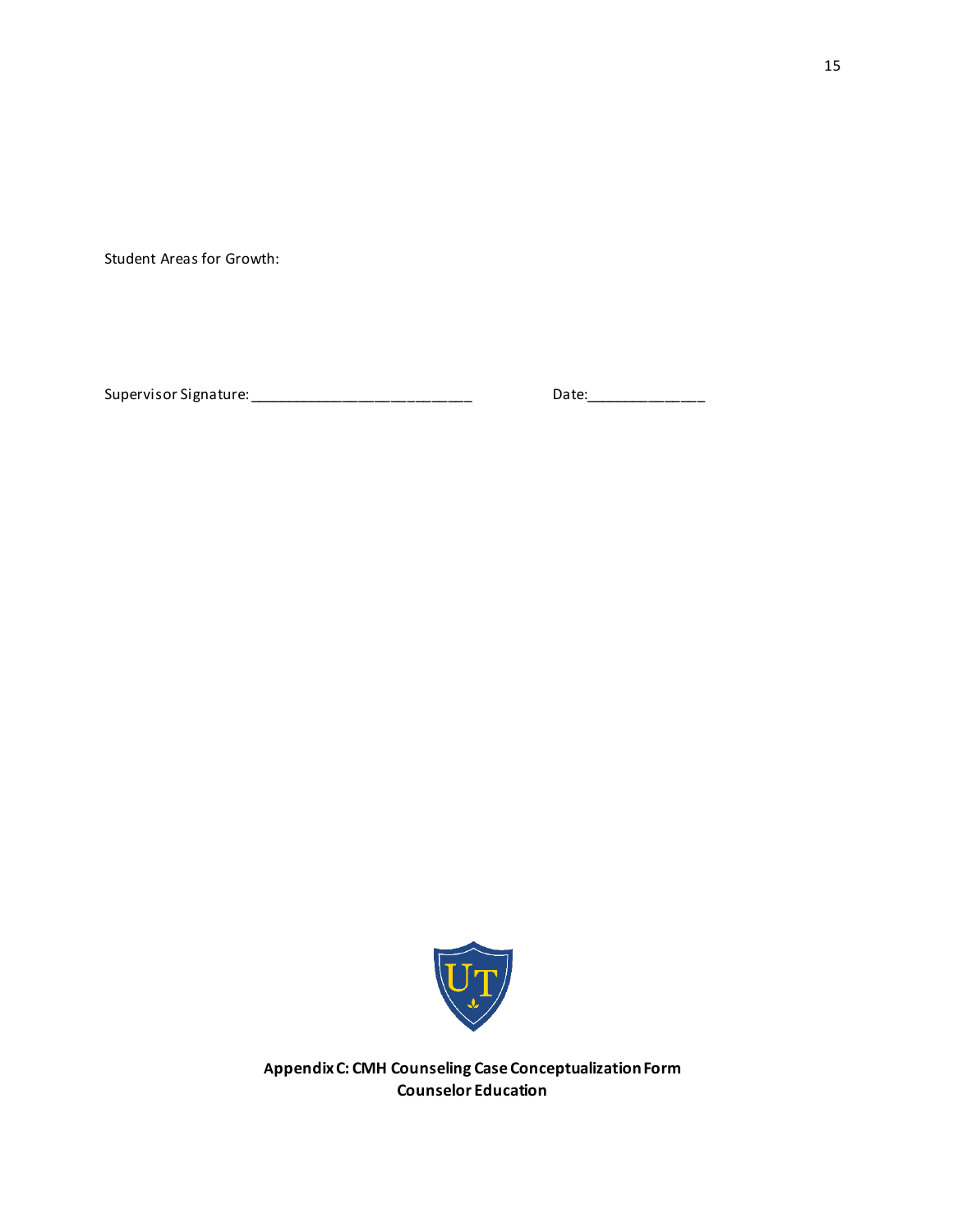### **Counselor Trainee: \_\_\_\_\_\_\_\_\_\_\_\_\_\_\_\_\_\_\_\_ Date:\_\_\_\_\_\_\_\_\_**

**Client Identifying Data:**

Age: Gender: Racial/Ethnic Identity: Sexual Identity: Social Class: Religious and/or Spiritual Idenity: Partner Status: Living Situation: Manner of dress: Physical Appearance: General Self-Presentation: (Include any other demographic information that you may think is appropriate to the case.)

**CL Biopsychosocial Assessment and Mental Health History:** How has client been assessed in the past? Describe when/where/how the DA was conducted (review that documentation in the file) and if any other more formal assessment measures were/are being used (i.e., BDI). If no assessments have been used identify assessments that may be helpful to enhance your case conceptualization. Describe the CL's mental health history in detail.

**CL Screening for Addiction, Co-Morbidities, Homicidality, Suicidality, and Trauma:** Identify how you have screened the CL for these factors and the results of those screenings.

**CL Diagnosis or Provisional Diagnosis:** List diagnos(i/e)s here to include possible v-codes and environmental factors of note.

**CL Presenting Problem:** This section should include a listing of the problem areas, from the client's perspective, noting particularly the client's view of their order of importance. Suggested items to focus upon: (a) Was there a precipitating set of circumstances? (b) How long has/have the problem(s) persisted? (c) Has/have this/these problem(s) occurred before? (d) What were the circumstances at the time?

**Relevant History/CLR History with CL:** This section will vary in comprehensiveness according to depth and length of treatment and will vary in focus according to theoretical orientation and specific nature of the problem is.

**CL Interpersonal Style:** This section should include a description of the client's orientation toward others in their environment and should include two sections: (a) Is there an overall posture they take toward others? What is the nature of their typical relationships? (b) How is the client's interpersonal stance manifested specifically within the therapeutic dyad? What is the client's interpersonal orientation towardthe counselor?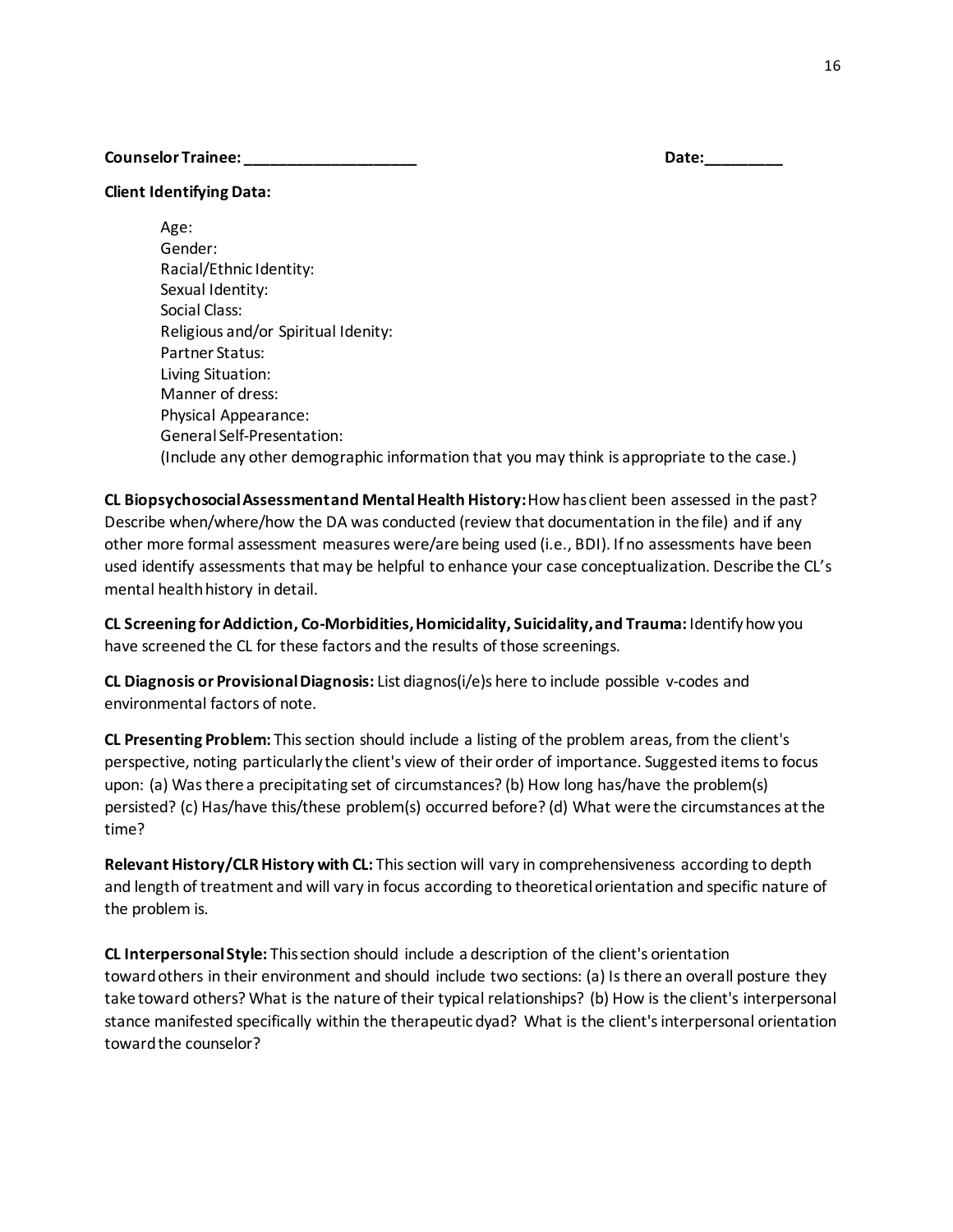**CL Environmental Factors: (**a) Elements in the environment which function as stressors to the client. Both those centrally related to the problem and more peripheral stressors.

(b) Elements in the environment which function as support for the client; friends, family, living accommodations, recreational activities, financial situation.

# **CL Personality Dynamics:**

- A. Cognitive Factors: This section will include any data relevant to thinking and mental processes such as: (a) intelligence; (b) mental alertness; (c) persistence of negative cognitions; (d) positive cognitions; (e) nature and content of fantasy life; (f) level of insight-client's "psychological mindedness" or ability to be aware and observant of changes in feeling state and behavior and client's ability to place their behavior in some interpretive scheme and to consider hypotheses about his/ her own and other's behavior; (g) capacity for judgment- client's ability to make decisions and carry out the practical affairs of daily living.
- B. Emotional Factors: (a) typical or most common emotional states; (b) mood during interview; (c) appropriateness of affect; (d) range of emotions the client has the capacity to display; (e) cyclical aspects of the client's emotional life.
- C. Behavioral Factors: (a) psychosomatic symptoms; (b) other physical related symptoms; (c) existence of persistent habits or mannerisms; (d) sexual functioning; (e) eating patterns; f) sleeping patterns

**CL Multicultural/Social Justice Issues:** Identify areas of diversity that are salient to client identity. Describe how diversity and MCC have been addressed in your sessions. What are the social justice issues that impact CL lived experience and the CLR/CL relationship? Refer to the [MSJCCs](https://www.counseling.org/docs/default-source/competencies/multicultural-and-social-justice-counseling-competencies.pdf?sfvrsn=20) for guidance.

**CL Need for Referrals/Advocacy:** In this section describe any and all CL needs for referrals to other resources or other areas of advocacy that be provided by the CLR. Refer to the [ACA Advocacy](https://www.counseling.org/docs/default-source/competencies/aca-advocacy-competencies-updated-may-2020.pdf?sfvrsn=f410212c_4)  [Competencies](https://www.counseling.org/docs/default-source/competencies/aca-advocacy-competencies-updated-may-2020.pdf?sfvrsn=f410212c_4) for guidance.

**CLR's Conceptualization of the Problem:** This section will include a summary of the counselor's view of the problem. Include only the most central and core dynamics of the client's personality and note in particular the inter-relationships between the major dynamics. What are the common themes? What ties it all together? This is a synthesis of all the above data and the essence of the conceptualization.

**Identify Your Treatment Approach/Next Steps:** CLR will explain their treatment approach, goals, and next steps with the client.

**Empirical Research to Support CL Treatment:** Using a literature search, find one (1) empirical (research based) article that can support your treatment approach. Summarize the article (about a paragraph); include why this is relevant to this CL and what you will use from this article. Include an APA citation of the article below

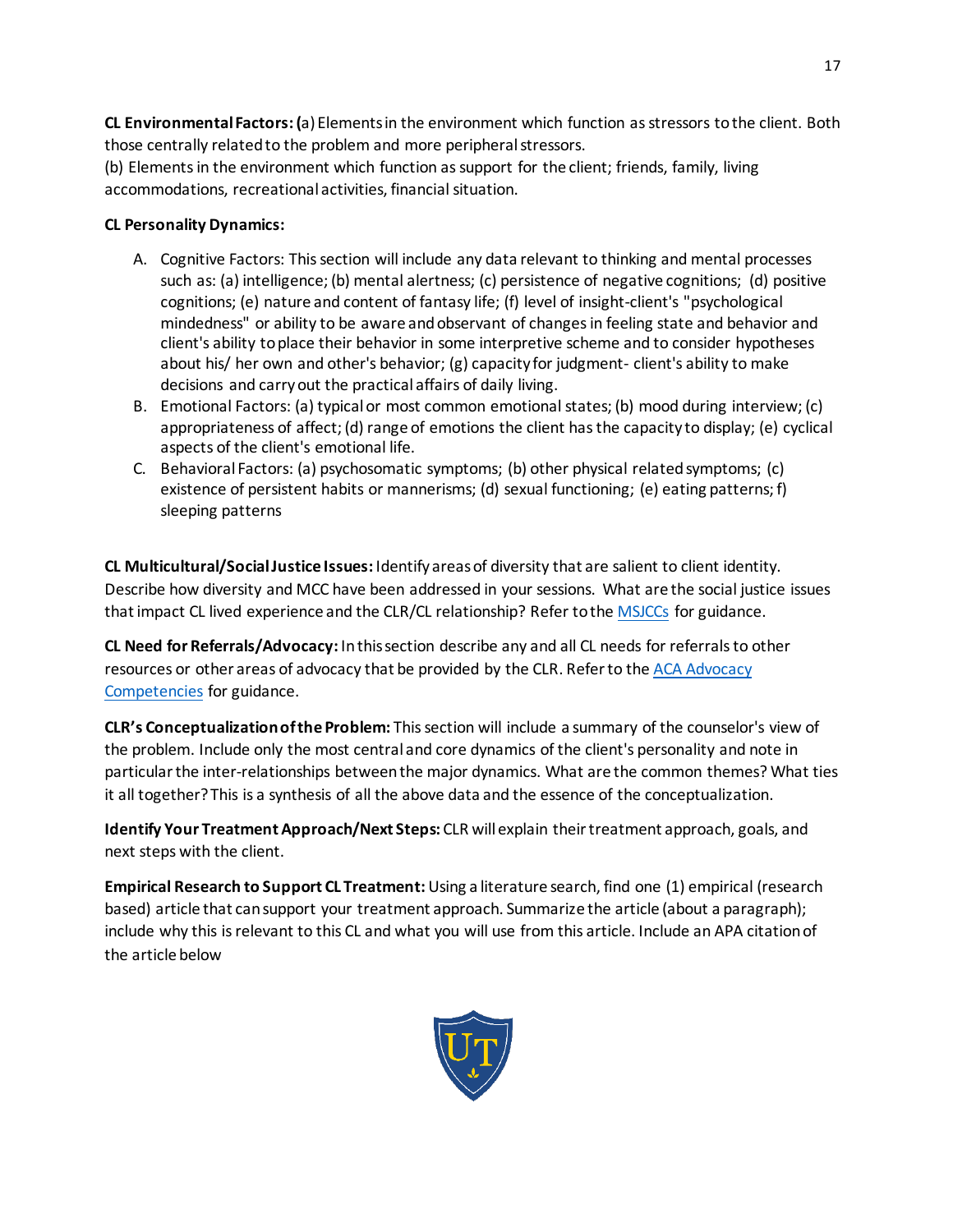# **Appendix D: Counseling Skills Recording Evaluation Form Counselor Education**

Student Counselor: \_\_\_\_\_\_\_\_\_\_\_\_\_\_\_\_\_\_\_\_ Date: \_\_\_\_\_\_\_\_\_\_\_\_\_\_\_\_\_\_\_\_\_\_\_

Evaluation Type:  $\Box$  Site Supervisor  $\Box$  University Supervisor  $\Box$  Doctoral Student Supervisor  $\Box$  Peer

Rating Scale:

1 = Unsatisfactory –not demonstrating skill –no self-awareness (U)

2 = Not Demonstrating skills but aware of the problem (ND)

3 = Skill Demonstrated – but requires refinement (SD)

4 = Satisfactory Skill Demonstration –awareness of strengths and areas for growth (S)

NA = Not Applicable –not demonstrated in this role play

| Core Area                     | Item                                              | Rating |
|-------------------------------|---------------------------------------------------|--------|
| Verbals and Non-verbals<br>9. | Eye Contact<br>e.                                 |        |
|                               | f.<br><b>Vocal Quality</b>                        |        |
|                               | Verbal Tracking<br>g.                             |        |
|                               | Body Language<br>h.                               |        |
| 10. Questioning               | Limited use of closed questions<br>d.             |        |
|                               | unless necessary                                  |        |
|                               | Limited use of Why? Or how does<br>e.             |        |
|                               | that make you feel? Questions                     |        |
|                               | Open questions to elicit more<br>f.               |        |
|                               | information                                       |        |
| 11. Active Listening          | Encouragers<br>d.                                 |        |
|                               | Paraphrase<br>e.                                  |        |
|                               | f.<br>Summarize                                   |        |
| 12. Empathy                   | Reflection of feeling<br>c.                       |        |
|                               | Reflection of meaning<br>d.                       |        |
| 13. Silence                   | Able to tolerate silence<br>$\mathsf{C}$ .        |        |
|                               | Allows client to break silence<br>d.              |        |
| 14. Confrontation             | Identifies discrepancies in session<br>c.         |        |
|                               | (verbal and non-verbal)                           |        |
|                               | Appropriate use of technique<br>d.                |        |
| 15. Cultural Competency       | Addresses cultural differences in<br>C.           |        |
|                               | session                                           |        |
|                               | Demonstrates appropriate cultural<br>d.           |        |
|                               | sensitivity in session                            |        |
| 16. Supervision               | Accepts feedback from peers and<br>$\mathsf{C}$ . |        |
|                               | supervisor                                        |        |
|                               | Incorporates feedback into<br>d.                  |        |
|                               | sessions                                          |        |

Student Strengths: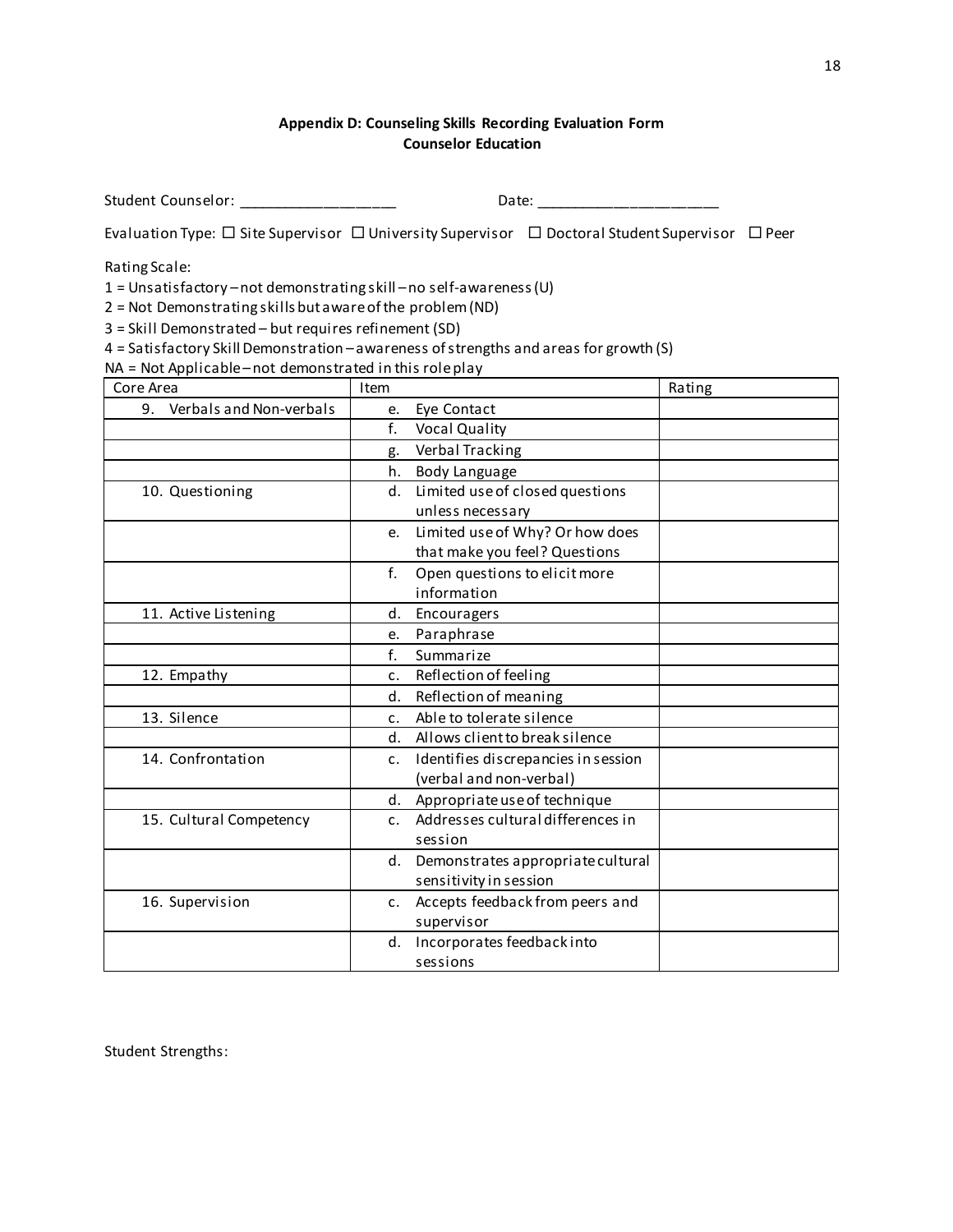Student Areas for Growth:

Supervisor Signature: \_\_\_\_\_\_\_\_\_\_\_\_\_\_\_\_\_\_\_\_\_\_\_\_\_\_\_\_ Date:\_\_\_\_\_\_\_\_\_\_\_\_\_\_\_



**Appendix D: Transcript Format**